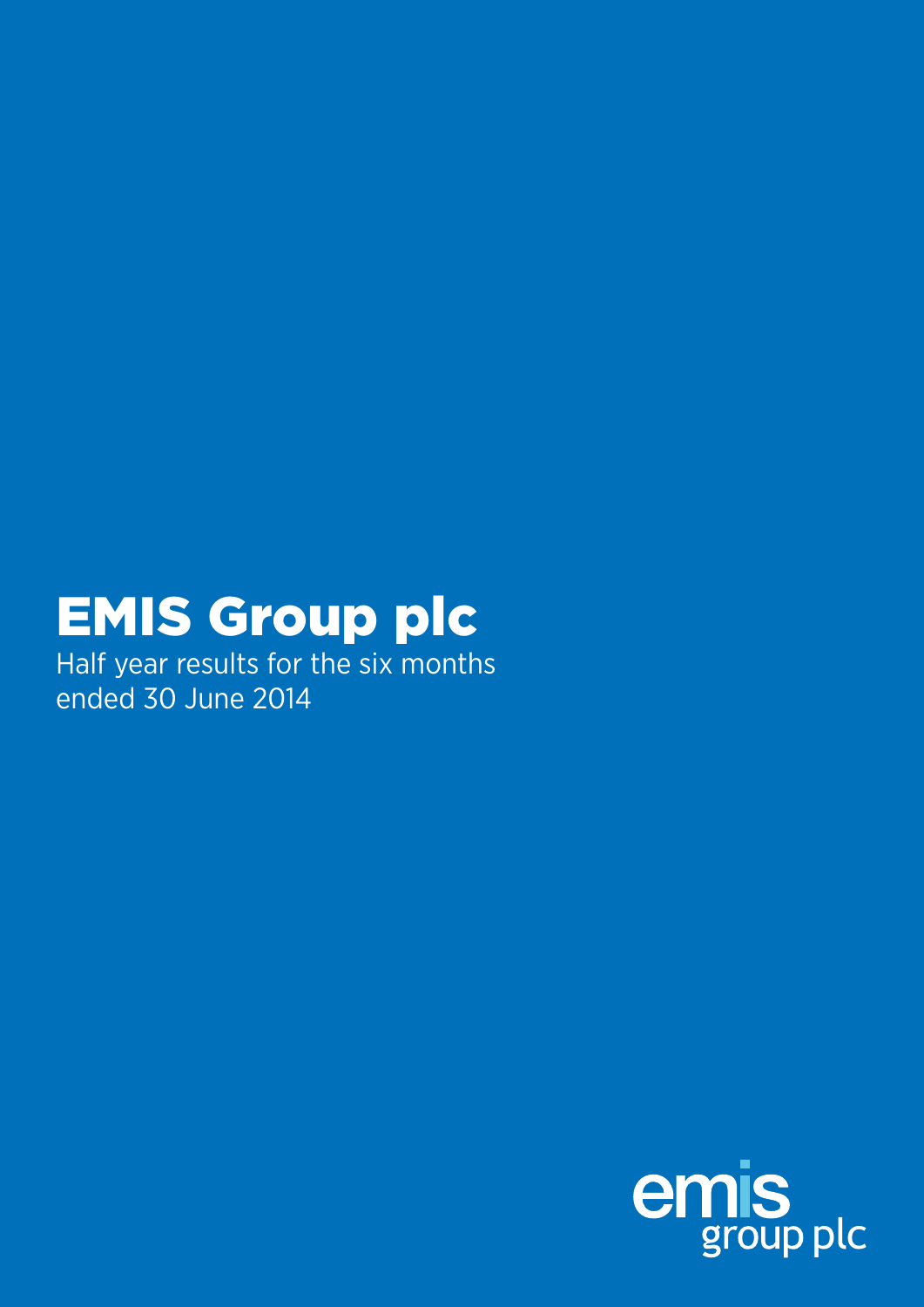**Financial statements EMIS Group is the UK leader in connected healthcare software and services. Its solutions are widely used across every major UK healthcare setting from primary and community care, to high street pharmacies, secondary care and specialist services.**

Through integration and interoperability, EMIS Group helps clinicians share vital information, facilitating better, more efficient healthcare and supporting longer and healthier lives.

#### **Business and financial overview**

- **1** Financial and operational highlights
- **2** Chief Executive's overview
- **3** Group strategy and operational review
- **5** Financial review
- **6** Summary and outlook

#### **Financial statements**

- **7** Group statement of comprehensive income
- **8** Group balance sheet
- **9** Group statement of cash flows
- **10** Group statement of changes in equity
- **11** Notes to the half year financial statements
- **16** Corporate information **Construction** See more online



**emis-online.com**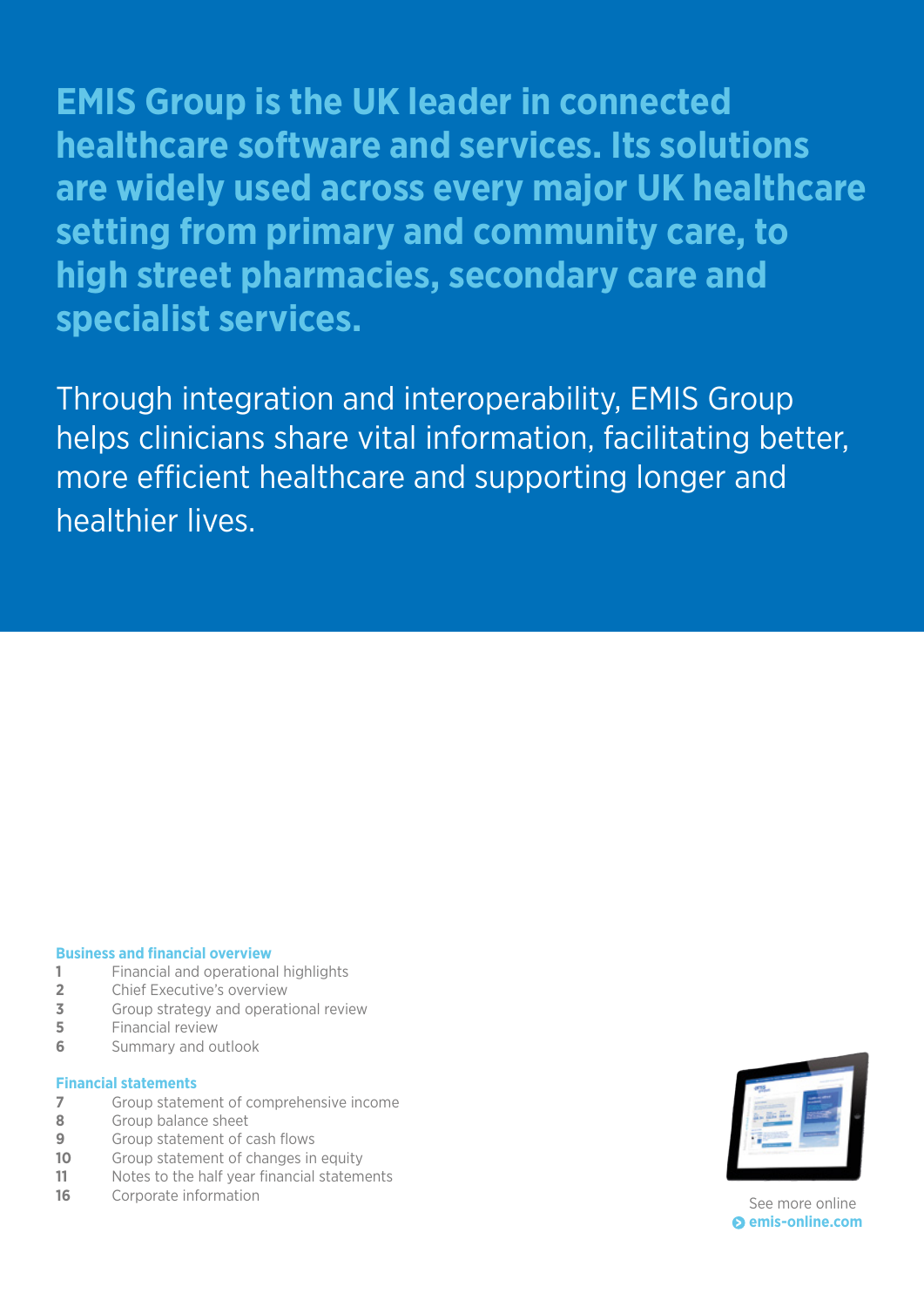## **Financial highlights**

|                                             | 2014 H1          | 2013 H1 | Change |
|---------------------------------------------|------------------|---------|--------|
| Total revenue                               | £66.4m           | £47.1m  | 41%    |
| Recurring revenue                           | £49.9m           | £36.0m  | 39%    |
| Operating profit                            |                  |         |        |
| reported<br>$\bullet$                       | £12.9m           | £12.1m  | 7%     |
| adjusted <sup>1</sup><br>$\bullet$          | £14.6m           | £11.6m  | 27%    |
| Cash generated from operations <sup>2</sup> | £27.0m           | £19.0m  | 42%    |
| Net (debt)/cash                             | E(0.1m)          | £14.8m  |        |
| Earnings per share                          |                  |         |        |
| reported<br>$\bullet$                       | <b>15.2p</b>     | 15.6p   | $-3%$  |
| adjusted <sup>1</sup><br>$\bullet$          | <b>17.3p</b>     | 14.9p   | 16%    |
| Interim dividend                            | 9.2 <sub>p</sub> | 8.Op    | 15%    |

1 Excludes capitalisation and amortisation of development costs and amortisation of acquired intangibles. Earnings per share calculations also adjust for the related tax and non-controlling interest impact.

2 Stated after deduction of capitalised development costs of £3.5m (2013 H1: £2.7m).

## **Operational highlights**

## **Strong start to year**

Delivered financial performance in line with management expectations

- Moving towards completion of the roll-out of EMIS Web for GPs in England
- Demonstrating the closer integration of the Group's crosshealthcare products and services

## **Primary & Community Care**

- UK primary care market share broadly unchanged
- Expanded GPSoC Framework agreement (Lot 1)
- 3,751 live EMIS Web GP practices in England and Wales (31 December 2013: 3,327)
- Building momentum in CCMH: further contract wins in excess of £6m and full pipeline

## **Community Pharmacy**

- Grew its significant user base and market share
- Started development of next generation community pharmacy software
- Launched suite of innovative products and services connecting GPs, pharmacists and patients

## **Secondary & Specialist Care**

- Integrations of Digital Healthcare and Ascribe continue to progress as expected with solid results for the first full six month period since acquisition
- Further contract wins secured in hospitals, strong pipeline of further opportunities
- Roll-out of upgraded diabetic retinopathy software in England almost complete
- Acquired Indigo 4 on 17 July 2014,

a leading supplier of clinical and administrative messaging and order communications solutions

## **Current Trading & Outlook**

- Group continues to trade well and in line with management's expectations
- Improved profit performance expected to continue into the second half
- Ongoing growth in EMIS Web GP estate and contributions from CCMH, Community Pharmacy, Secondary and Specialist Care
- Strong revenue visibility, crossgroup pipelines and earnings enhancement from 2013 and 2014 acquisitions
- Growth opportunities in primary, CCMH and secondary markets
- Preparing for post National Programme re-letting opportunity in primary care in 2015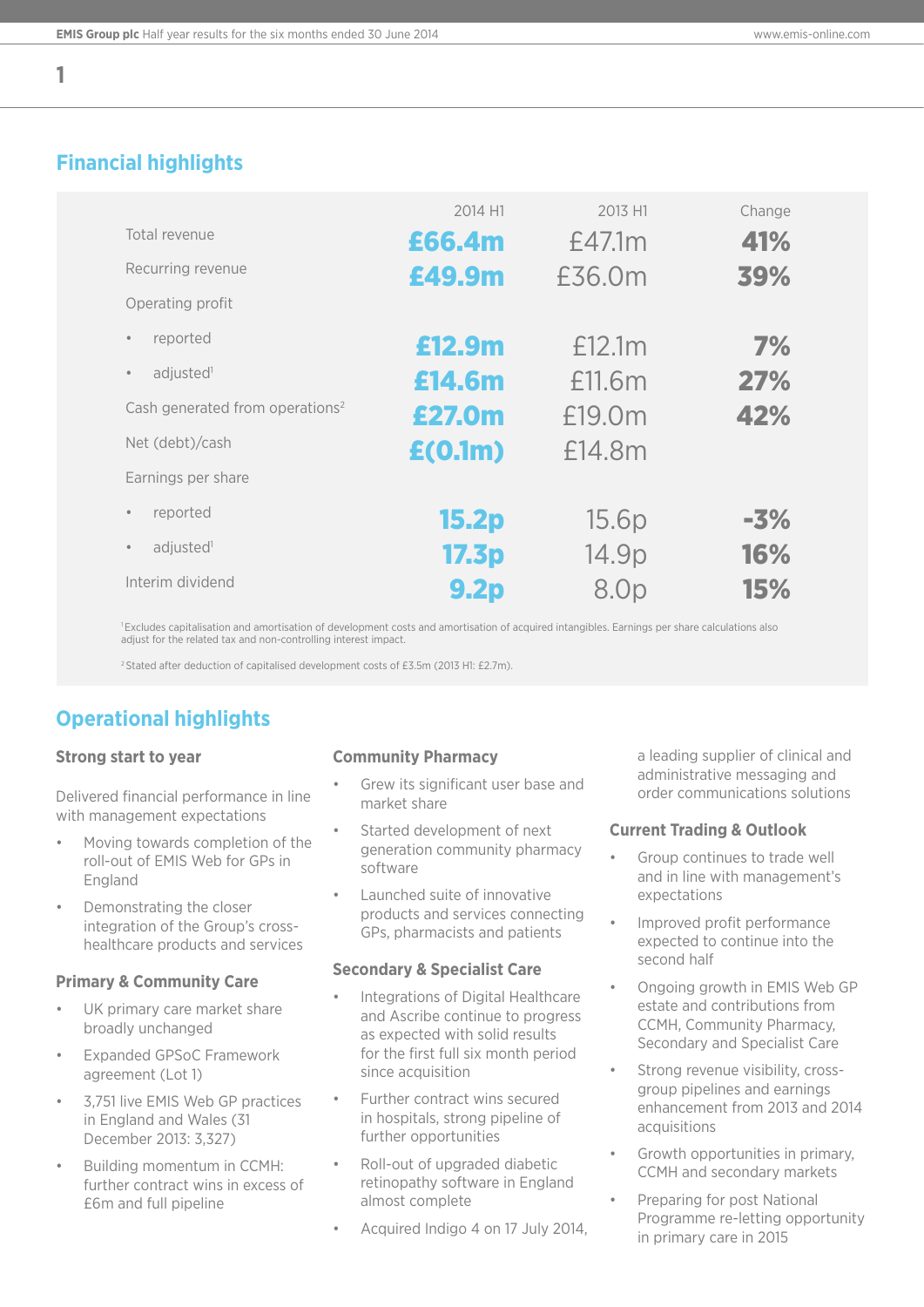## **Chief Executive's overview**



EMIS Group has made a strong start to the year: moving towards completion of the roll-out of EMIS Web for GPs in England, demonstrating the closer integration of the Group's cross-healthcare products and services, maintaining organic revenue growth and visibility, sustaining a high level of profitability in line with our expectations and further improving an already strong balance sheet.

After a positive GP Systems of Choice (GPSoC) Lot 1 negotiation, contract wins in Community Child and Mental Health ("CCMH") and a successful investor day demonstrating, in real-time, the Group's first phase product integration, the Group continues to consider itself uniquely placed to help deliver the financial and clinical benefits of integrated care.

The two acquisitions (Ascribe and Digital Healthcare) completed during the second half of 2013 also made positive contributions with further contract wins expected to boost performance in the remainder of the year.

The Group's primary care market share was broadly unchanged and there was market share growth in CCMH, Community Pharmacy and Secondary & Specialist Care.

## **ff uniquely placed** to help deliver the financial and clinical benefits of integrated care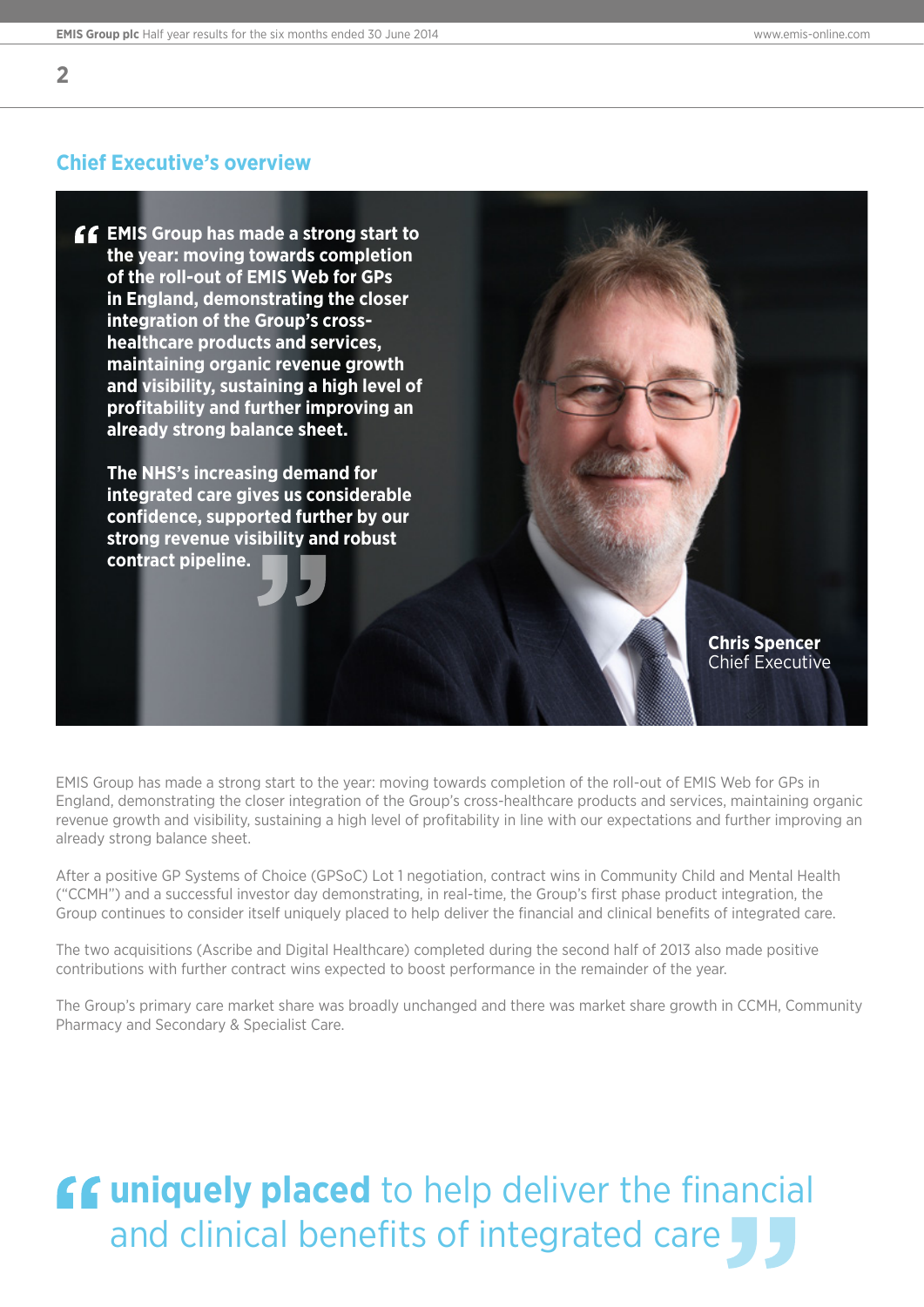## **Group strategy**

The Group, through divisions in Primary & Community Care, Community Pharmacy and Secondary & Specialist Care, is a major provider of healthcare software, information technology and related services in the UK. The Group is unique in holding a strong market position in every major area of UK healthcare IT.

The management team has had a strong focus in 2014 on strategic matters especially relating to delivery of integration of care. A number of group strategic priorities were agreed for the year. These include:

- **Strategic customer engagement.**  As well as ongoing relationships at a national level, by the end of the period the Group had engaged with ten large UK NHS healthcare economies on integrated care projects, working on both tactical and deeper integration over a minimum three year period;
- **Divisional restructuring/ integration and group product integration.** The initial results of this work stream were demonstrated at the investor day on 3 June 2014 in terms of both product and brand, when a fully integrated suite of cross-Group products was launched and demonstrated. In addition, an integrated product roadmap has been developed and agreed. A Group Director of Marketing was appointed on 1 March 2014;
- **Optimisation of software specification and development.**  Starting in Primary & Community Care, we have created a product portfolio board, innovation and architecture team, together with a comprehensive training programme in agile methodologies. This is enabling even more efficient prioritisation and design across primary care, CCMH, support development, legacy, international and patient facing services development. We are currently planning the

extension of this to include Community Pharmacy and Secondary & Specialist Care. We have refurbished one of our premises in North Leeds for specific use as a development delivery hub and grown our development teams in Bolton, Scotland and Chennai;

• **Enterprise and commissioning products.** These are beneficial for the growing groups of GP practices and other organisations engaged in the provision of federated or enterprise primary care. As well as engaging commercially with a number of such groups and creating a sales pipeline, we have also delivered relevant functionality including enhanced cross-organisational tasks, appointments and alerts.

## **Operational review Primary & Community Care**

## **Primary Care**

The Group's primary care market share was broadly unchanged at 52.7% (5,179 GP practices) (31 December 2013: 53.0% (5,232 GP practices)). The primary care user base remains loyal and 78% of EMIS's English GP practices have used an EMIS system for over 10 years.

As previously announced, agreement was successfully reached on 28 March 2014 regarding the commercial terms of Lot 1 of the expanded English GPSoC Framework covering all the centrally funded GP Clinical IT system functionality, support and hosting. Discussions are continuing regarding the less material and locally funded GPSoC Lots 2 and 3 and the re-procurement of primary care systems in Northern Ireland. All these discussions are expected to conclude later this year.

## **EMIS Web GP**

The roll-out of EMIS Web for GPs in England continued to progress in accordance with the agreed GP Systems of Choice (GPSoC) timetable. At the period end, there were 3,751 live EMIS Web GP practices in England and Wales (representing 84% of EMIS's total GP estate in those countries), an increase of 424 compared with 3,327 at 31 December 2013. All the remaining practices had either ordered EMIS Web or were in the familiarisation service.

## **EMIS Web CCMH**

EMIS has an expanding presence in CCMH. The CCMH team has been further strengthened and focussed, especially in relation to sales specialists and planning for an extended team to implement the new contract wins. CCMH and integrated care functionality relating to crossorganisational tasks was released in May 2014 and cross-organisational appointments were released in July of this year. We also implemented a new data migration tool for transfers from Servelec RiO to EMIS Web for CCMH, which was very well received when first used in Bromley.

The Group continued to build momentum in CCMH with a full pipeline for its integrated offering in both the South and, increasingly, the North, and further contract wins amounting to over £6.0m in value:

- Blackpool;
- Southport and Ormskirk;
- North Somerset;
- Sirona (South Gloucestershire); and
- Leeds.

This ongoing growth in CCMH, coupled with the Group's strong presence in other care settings, further encourages connected care. In Camden, for example, the Group's products have facilitated the development and implementation of integrated multidisciplinary teams across primary & community care, secondary care and social care to coordinate and plan care for the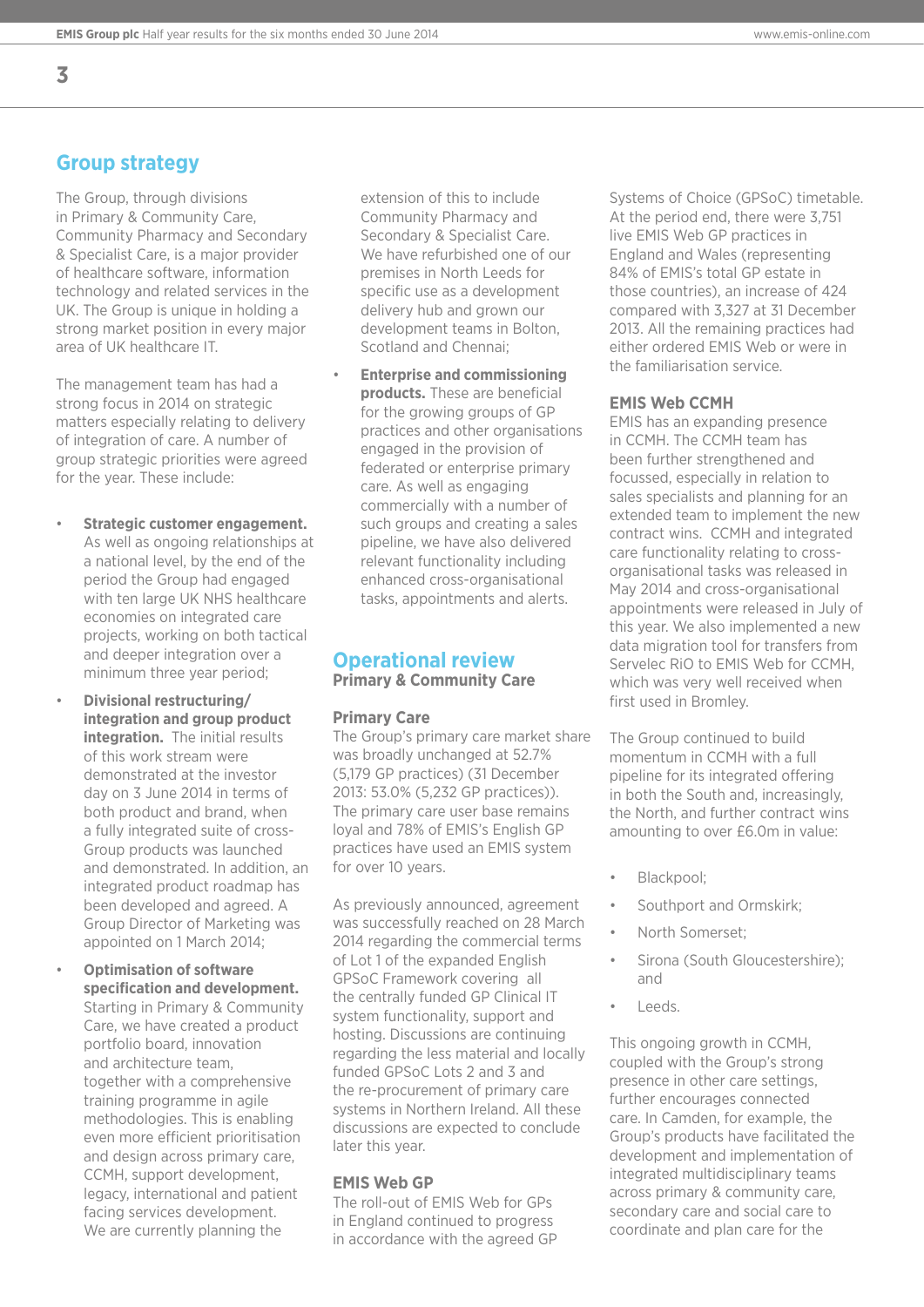## **Operational review continued**

borough's most vulnerable elderly patients. The positive outcomes of this have been reported as follows:

- a 52% reduction in emergency bed days;
- a 48% reduction in accident and emergency attendances; and
- a 33% reduction in first and follow up outpatients' appointments.

This clearly demonstrates the significant positive impact which the Group's integrated products can have on healthcare delivery.

#### **Patient.co.uk**

Patient.co.uk, the Group's online environment that helps patients play a key part in their own care through access to clinically reviewed health and well-being information and the gateway for transactional healthcare services, continued to grow its patient and clinical user base. At the period end the site was attracting each month 14m unique visitors and 28m page views, a further significant increase on the previously reported 2013 figures of 11m unique visitors and 21m page views.

The business also continued to develop and release patient-focussed Apps. As well as mobile versions of the patient.co.uk medical content and the Patient Access gateway, these now include tools relating to Irritable Bowel Syndrome, sleep, weight, depression and migraine. In January 2014, as part of the Group integration activity, patient.co.uk worked with the team in Digital Healthcare (acquired in August 2013) to create a new diabetes microsite for Digital Healthcare, which enables users to be signposted to a bespoke trusted resource with a related App.

The process has now commenced for selecting providers to deliver paid-for patient-facing services as envisaged under GPSoC. The business is fully engaged with this process and expects further progress later in the year.

## **Hardware & Engineering**

The Group's engineers have spent a considerable time upgrading NHS operating systems to Windows 7. At the end of the period the Group completed the £1.2m purchase of the intellectual property rights in the former PAERS Ltd primary care automated arrivals business. This secures full control of the existing primary care estate of circa 1,800 systems and facilitates entry into the markets in secondary and community care.

#### **Community Pharmacy**

The Group provides healthcare IT, software, and services to 35.7% (31 December 2013: 35.3%) of UK high street pharmacies. ProScript, the Group's community pharmacy software, remains the single most widely used dispensary management system in the UK. The division also had another successful period organically: growing its significant user base and market share and starting development of its next generation integrated community pharmacy software.

The business also continues to work towards the Group mission of joining up products and organisations and delivering even greater efficiencies. The division's implementation engineers were fully integrated with the Group's Egton division.

Health Minister, Jeremy Hunt, speaking at the Health + Care conference in London on 26 June 2014 said that to decrease pressures on A&E services and GPs; "[Pharmacists] need to be part of the electronic health record revolution. If pharmacists could see, with people's permission, prescription history and their medication record, then a lot of people would simply go to their local pharmacy and they would get a much better service."

EMIS's Community Pharmacy offering is very much aligned with these ambitions. In May 2014 the Group launched a suite of innovative products and services connecting GPs, pharmacists and patients including direct electronic transmission of prescriptions along with an electronic patient record and an App for patients to order repeat prescriptions. Numark and Rowlands Pharmacy acted as the launch partners but the response from other clients of Rx Systems has been equally as positive. Rowlands intend to deploy the App to all their 500 English Pharmacies by the end of 2014.

#### **Secondary and Specialist Care**

The organisational and product integrations of both Digital Healthcare and Ascribe continue to progress as expected. Further contract wins were secured in hospitals and the roll-out of upgraded diabetic retinopathy software to comply with the requirements of Public Health England is almost complete.

Ascribe, the Group's secondary care business, is principally focused on Hospital Pharmacy, A&E, and Patient Administration Systems (PAS)/ Electronic Patient Records (EPR).

As well as implementing recently secured significant contracts to supply clinical IT solutions to major NHS hospital trusts, including Doncaster & Bassetlaw and South Devon, the secondary care business has a strong pipeline. Digital Healthcare has continued its roll-out of upgraded diabetic eye screening software to deliver the Common Pathway required by Public Health England. As anticipated, both businesses have performed satisfactorily and enhanced earnings in the period.

Since the period end, on 17 July 2014, the Group announced the acquisition of Indigo 4, a leading supplier of clinical and administrative messaging and order communications solutions to healthcare organisations. The transaction furthers the Group's strategy of providing comprehensively connected healthcare systems. The acquisition, from the founders, brings EMIS Group an extensive customer base in the secondary care sector. In addition it delivers a complete set of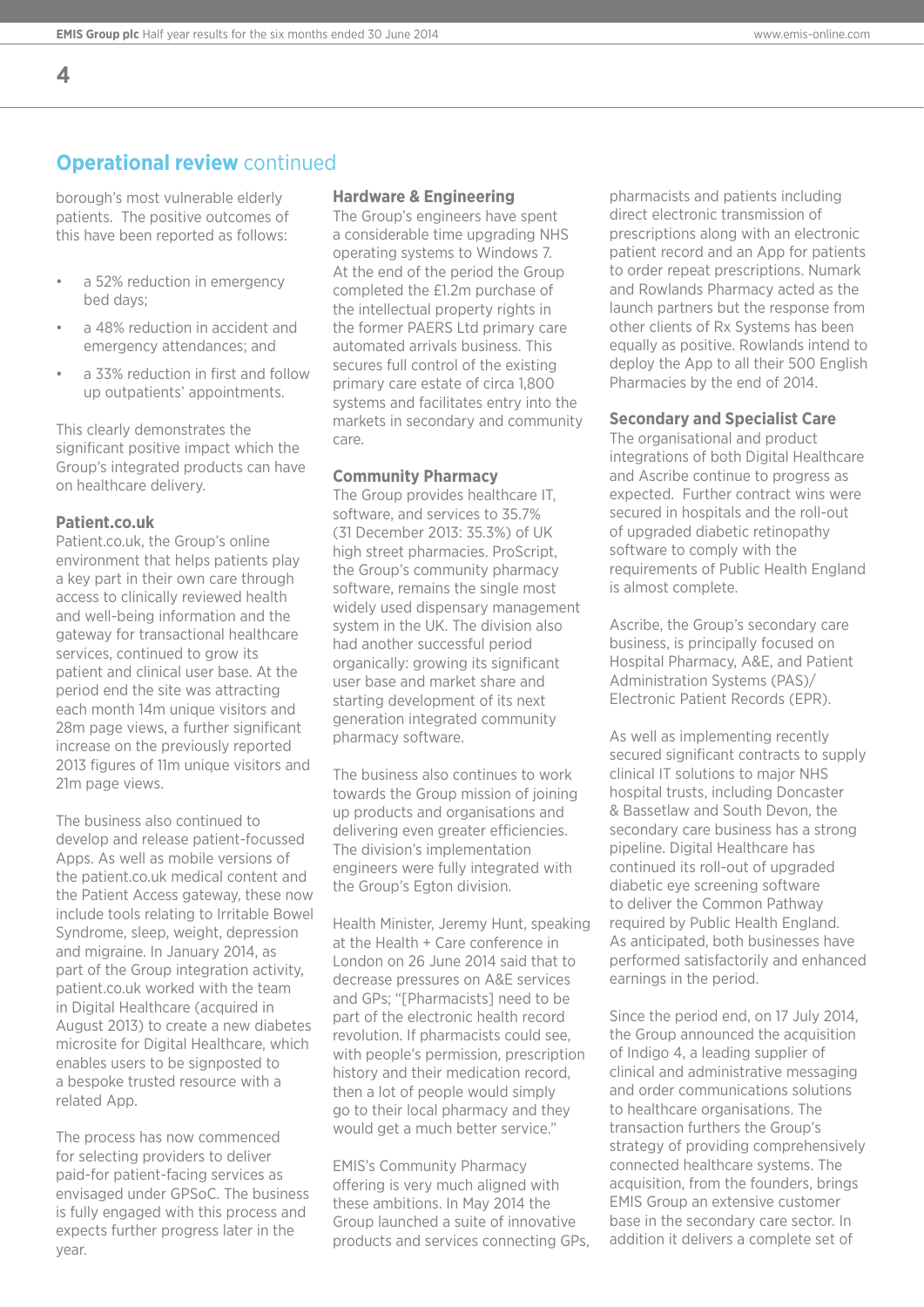## **Operational and financial review**

**Along with double digit organic revenue and profit growth it is pleasing to report solid results in the Secondary & Specialist Care business for the first full six month period since acquisition.**

**Peter Southby** Chief Financial Officer

platform-neutral communication and data translation tools. These extend EMIS Group's existing proprietary capabilities in the requesting, messaging, translation and delivery of electronic clinical and administrative data across primary and secondary care.

The initial purchase consideration, net of cash acquired, was £3.2m, payable in cash from the Group's existing resources. A further £0.5m is payable in cash on the attainment of certain future milestones. The business will be immediately integrated into the Secondary & Specialist Care division and is expected to be immediately earnings enhancing.

Digital Healthcare, the Group's leading provider of diabetic eye screening and other ophthalmologyrelated solutions, grew its already considerable market share to 83% (2013 H2: 80%) and continues to provide opportunities for hosting

and delivering fully managed ophthalmology-related services.

#### **Board appointment**

As announced on 9 May 2014, Kevin Boyd was appointed to the Board as an independent Non-Executive Director. Kevin brings extensive board level financial experience in a public company environment with his background in the technology sector complementing the current expertise on the Board.

## **Financial review**

The Group has delivered financial performance for the half year to 30 June 2014 in line with management expectations. Along with double digit organic revenue and profit growth it is pleasing to report solid results in the Secondary & Specialist Care business for the first full six month period since acquisition.

Adjusted operating profit for the period was £14.6m (2013 H1: £11.6m), an increase of 27% including 10% organic growth.

Group revenue increased by 41% to £66.4m (2013 H1: £47.1m), with organic growth of 10%. Recurring revenue of £49.9m (2013 H1: £36.0m) represented 75% of total revenues.

Key drivers of revenue growth included the following:

- licences, which increased to £20.4m (2013 H1: £18.8m), due principally to growth in the Primary & Community Care and Community Pharmacy estates;
- maintenance & software support, which grew to £15.5m (2013 H1: £6.6m), driven by revenues from the 2013 acquisitions and the inclusion under the new GPSoC-R framework agreement (from April 2014) of some revenues previously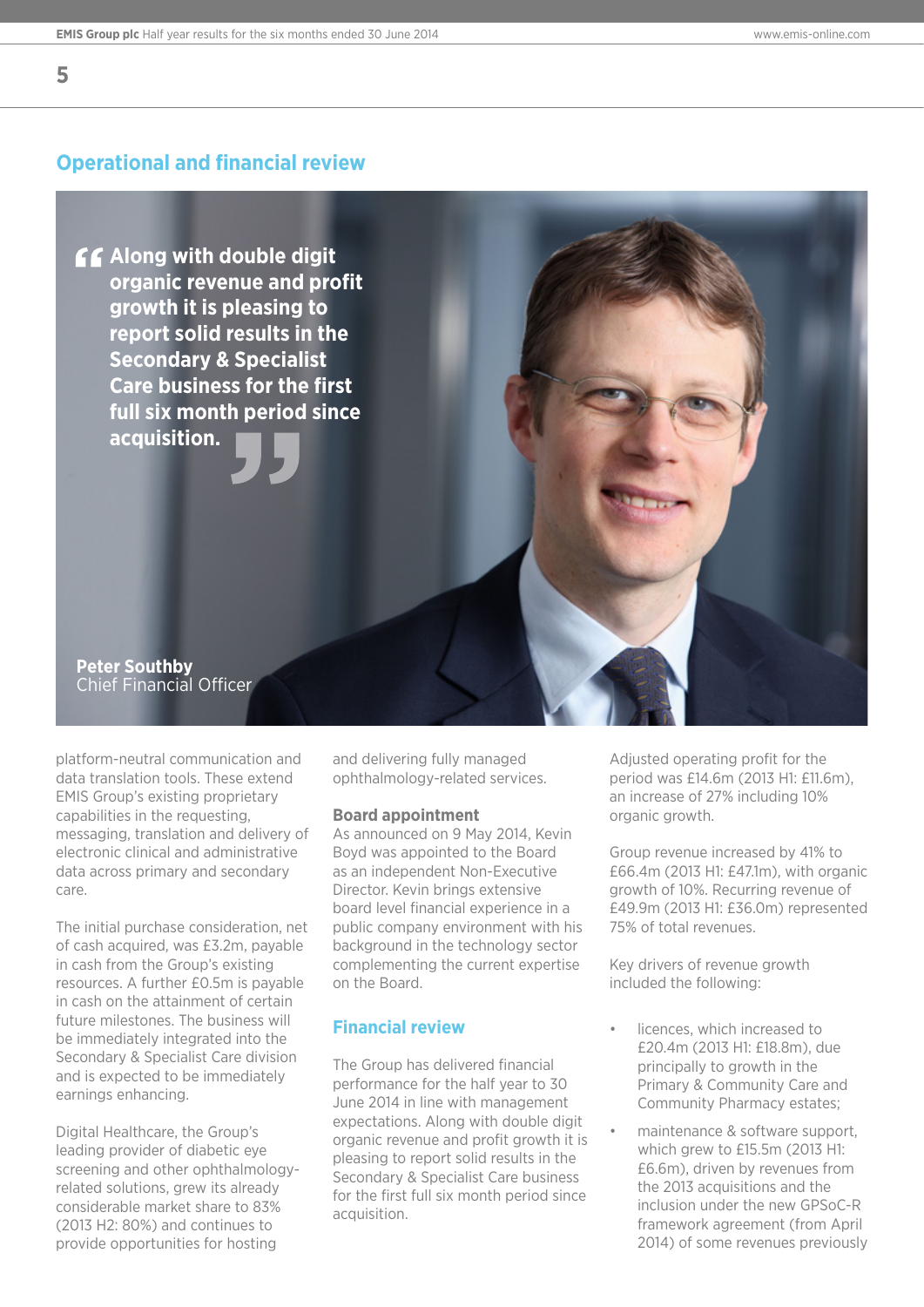## **Financial review** continued

categorised within hosting;

- other support services, where new revenues from the acquisitions and a significant increase in project engineering activity resulted in total revenues of £10.3m (2013 H1: £7.2m);
- training, consultancy and implementation, which increased to £9.3m (2013 H1: £4.9m) with new revenues in Secondary & Specialist Care outweighing a small reduction in EMIS Web rollout related revenue in Primary Care;
- hosting, which increased to £7.3m (2013 H1: £6.3m), as a result of further market penetration of the EMIS Web product, partly offset by a reallocation of some revenues to maintenance and software support under the new GPSoC-R framework; and
- an increase in hardware revenues to £3.6m (2013 H1: £3.3m) with growth in the provision of hardware by Egton to the Group's customers.

The organic operating margin was unchanged at 24.5% with the overall group operating margin (including the lower margin acquired businesses) at 22.1%. The Group employed 1,577 staff at 30 June 2014, broadly unchanged over the period, despite significant investment in software development, with additional resources secured in Community Pharmacy of particular note.

The Primary & Community Care business again delivered strong growth with the continued roll-out of EMIS Web for GPs and increasingly for CCMH, while profit in Community Pharmacy was higher in spite of the product investment noted above. The Secondary & Specialist Care division continued to build momentum over the period and remains on track to deliver results for the first full year in line with expectations.

Adjusted operating profit for the period was £14.6m (2013 H1: £11.6m) with £1.9m of the increase attributable to the acquired Secondary & Specialist Care business. After accounting for the capitalisation and amortisation of development costs and the amortisation of acquired intangibles, operating profit was £12.9m (2013 H1: £12.1m).

The tax charge for the period was unchanged at £2.7m, representing an effective rate of tax of 21.6% (2013 H1: 22.4%).

Adjusted basic and diluted EPS increased by 16% to 17.3p (2013 H1: 14.9p). As a result of higher amortisation charges, the reported basic and diluted EPS were lower at 15.2p (2013 H1: 15.6p).

The Board has resolved to increase the interim dividend by 15% to 9.2p (2013 H1: 8.0p) per share, payable on 31 October 2014 to shareholders on the register at the close of business on 26 September 2014.

Net cash generated from operations after capitalisation of development costs increased by 42% to £27.0m (2013 H1: £19.0m). The seasonal first half-weighted cash flows were stronger than the comparative period, which included a temporary working capital increase after the April 2013 NHS restructuring in England, and drove the increase in deferred income to £37.9m (2013 H1: £24.6m). Net capital expenditure excluding capitalised development costs reduced to £3.8m (2013 H1: £5.2m), including the £1.2m purchase of the software used in the Group's GP arrivals screens. After finance costs, tax, dividends and Employee Benefit Trust transactions (which included a £2.0m share purchase completed in June 2014), the Group's net debt reduced by £13.4m from the last year end to £0.1m (31 December 2013: £13.5m; 2013 H1: net cash of £14.8m).

## **Summary and outlook**

EMIS Group continues to trade well and in line with management's expectations. The Board expects the improved profit performance of the first half of 2014 to continue into the second half. The NHS's increasing demand for integrated care gives considerable confidence, supported further by strong revenue visibility and a robust contract pipeline.

The Group's improved performance is derived from ongoing growth in the EMIS Web GP estate and contributions from CCMH, Community Pharmacy, Secondary & Specialist Care. Revenue visibility, cross-group pipelines and the earnings enhancement of our 2013 and 2014 acquisitions give the Board continuing confidence of further progress in the second half.

The Group continues increasingly to engage in the re-tendering of former National Programme contracts in CCMH and secondary care. In addition, the Group is also preparing for new growth opportunities in primary care. These will be opening up to EMIS in 2016 as the protection formerly provided by the National Programme falls away. Seizing these multiple opportunities will provide continuing solid and sustainable growth during the second half and beyond.

In conclusion, the NHS's ever increasing need for affordably better care remains matched by EMIS Group's strategic vision of connected healthcare systems.

**Chris Spencer Chief Executive** 5 September 2014

**Peter Southby Chief Financial Officer** 5 September 2014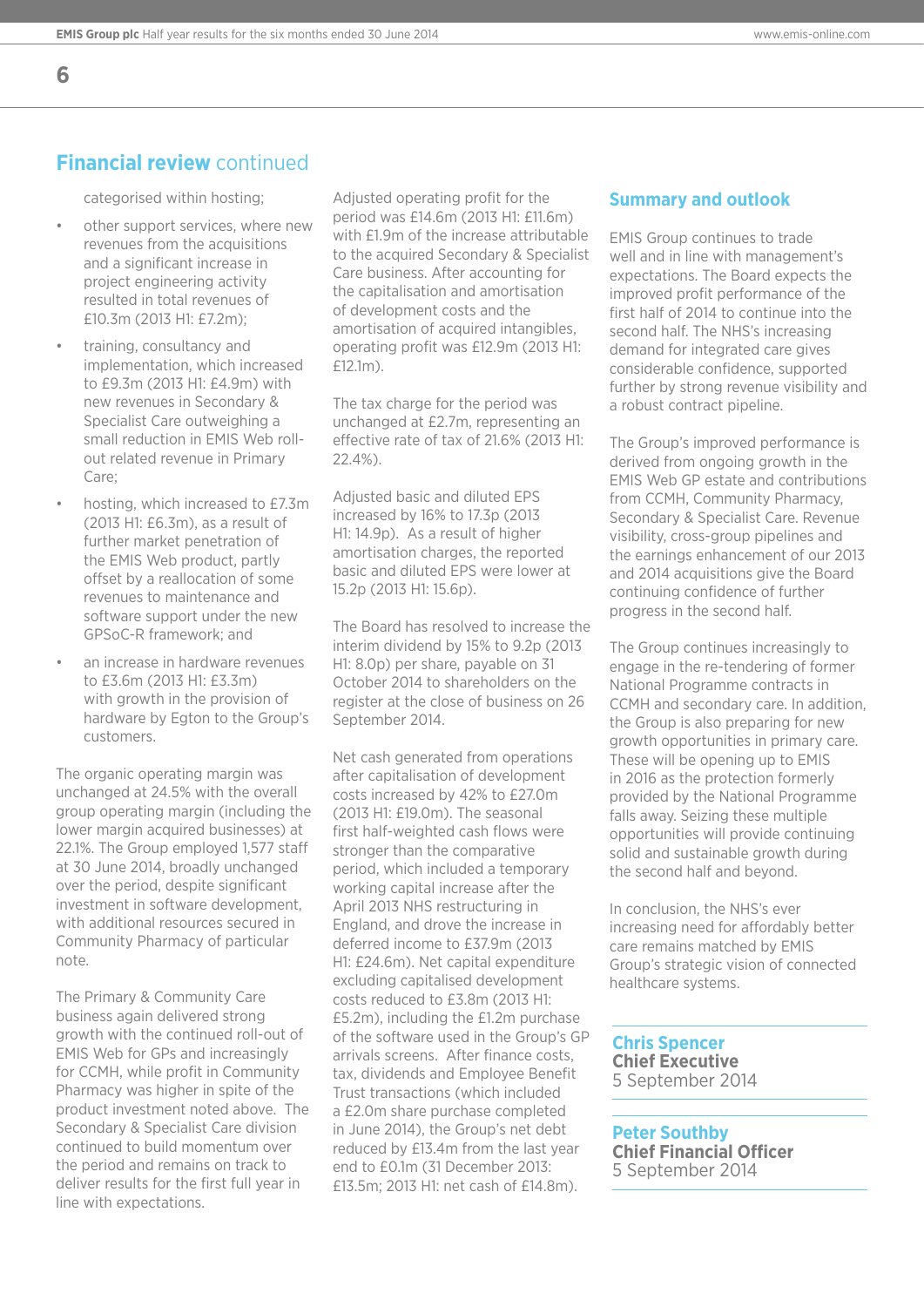## **Financial statements**

## **Group statement of comprehensive income**

for the six months ended 30 June 2014

|                                                  | <b>Six months</b>         | Six months         | Year ended       |
|--------------------------------------------------|---------------------------|--------------------|------------------|
|                                                  | to 30 June                | to 30 June         | 31 December      |
|                                                  | 2014                      | 2013               | 2013             |
|                                                  | <b>Unaudited</b><br>£'000 | Unaudited<br>£'000 | Audited<br>£'000 |
| <b>Revenue</b>                                   | 66,377                    | 47,124             | 105,542          |
| Costs:                                           |                           |                    |                  |
|                                                  |                           |                    |                  |
| Changes in inventories                           | 398                       | (128)              | 174              |
| Cost of goods and services                       | (6, 815)                  | (5,481)            | (11, 954)        |
| Staff costs                                      | (29, 265)                 | (19, 123)          | (42, 522)        |
| Other operating expenses <sup>1</sup>            | (10, 464)                 | (6, 545)           | (16, 773)        |
| Depreciation of property, plant and equipment    | (1, 903)                  | (1,534)            | (3,286)          |
| Amortisation of intangible assets                | (5, 412)                  | (2,211)            | (6, 236)         |
| <b>Adjusted operating profit</b>                 | 14,644                    | 11,559             | 26,065           |
| Development costs capitalised                    | 3,546                     | 2,698              | 6,098            |
| <b>Exceptional transaction costs</b>             |                           |                    | (1,144)          |
| Amortisation of intangible assets <sup>2</sup>   | (5,274)                   | (2,155)            | (6,074)          |
| <b>Operating profit</b>                          | 12,916                    | 12,102             | 24,945           |
| Finance income                                   | 6                         | 19                 | 20               |
| Finance costs                                    | (278)                     | (39)               | (262)            |
| Share of result of associate                     | (17)                      | 5                  | 20               |
| Share of result of joint venture                 |                           | (50)               | (88)             |
| <b>Profit before taxation</b>                    |                           |                    |                  |
|                                                  | 12,627                    | 12,037             | 24,635           |
| Income tax expense                               | (2,722)                   | (2,698)            | (4,706)          |
| <b>Profit for the period</b>                     | 9,905                     | 9,339              | 19,929           |
| <b>Other comprehensive income</b>                |                           |                    |                  |
| Items that may be reclassified to profit or loss |                           |                    |                  |
| <b>Currency translation differences</b>          | 14                        |                    | (22)             |
| <b>Other comprehensive income</b>                | 14                        |                    | (22)             |
| Total comprehensive income for the period        | 9,919                     | 9,339              | 19,907           |
| <b>Attributable to:</b>                          |                           |                    |                  |
| - equity holders of the parent                   | 9,563                     | 9,064              | 19,369           |
| - non-controlling interest in subsidiary company | 356                       | 275                | 538              |
| Total comprehensive income for the period        | 9,919                     | 9,339              | 19,907           |

## **Earnings per share attributable to equity holders of the parent**

|              | Pence | Pence | Pence      |
|--------------|-------|-------|------------|
| <b>Basic</b> | 15.2  | 15.6  | $\sqrt{2}$ |
| Diluted      | 15.2  | 15.6  | $\sim$     |

<sup>1</sup>Including contract asset depreciation of £1,912,000 (2013 H1: £1,398,000, 2013 FY: £3,241,000) and exceptional transaction costs of £nil (2013 H1: £nil, 2013 FY: £1,144,000).

2 Excluding amortisation of computer software purchased externally of £138,000 (2013 H1: £56,000, 2013 FY: £162,000).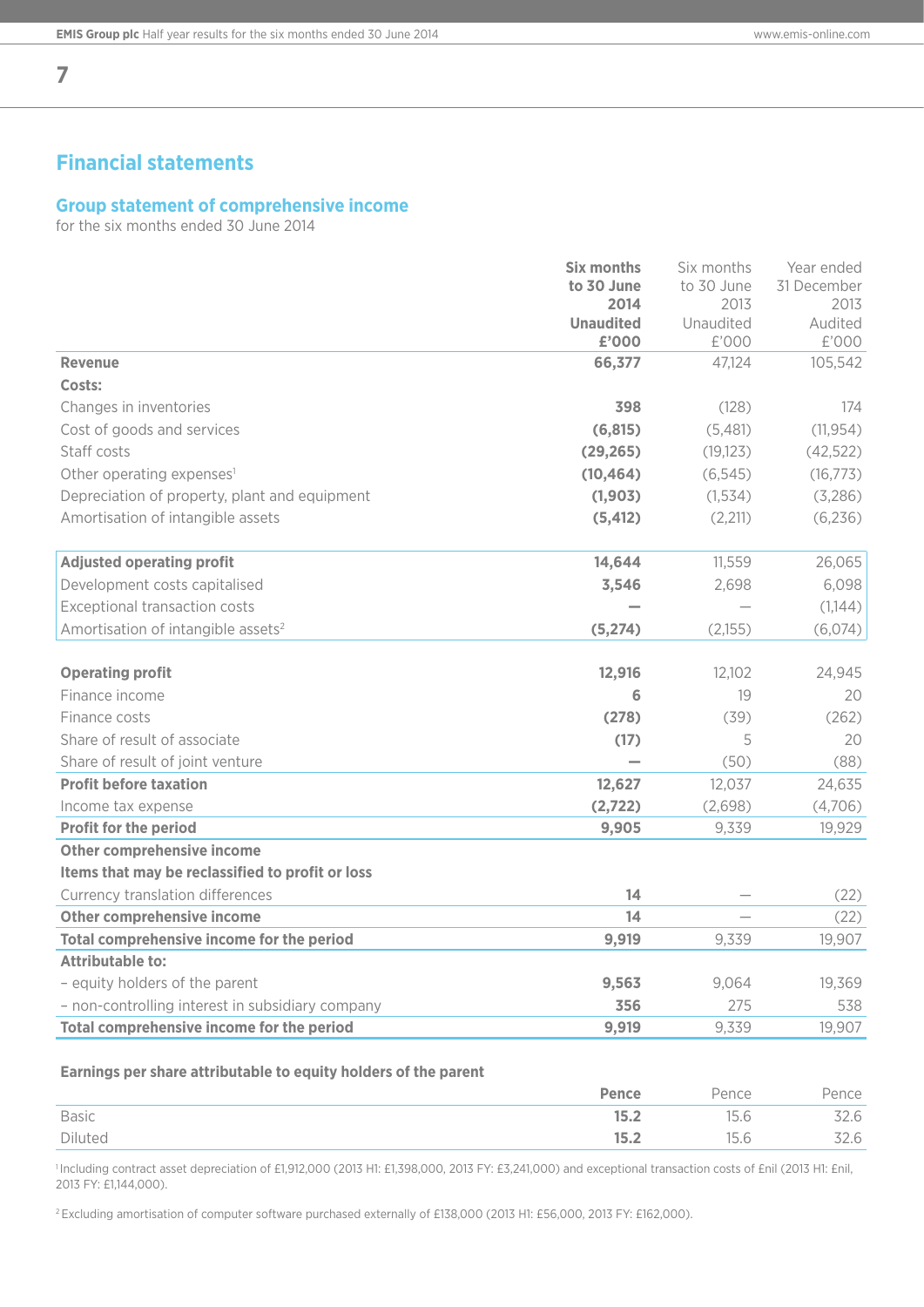## **Financial statements** continued

## **Group balance sheet**

as at 30 June 2014

**8**

|                                                    | 30 June                  | 30 June           | 31 December     |
|----------------------------------------------------|--------------------------|-------------------|-----------------|
|                                                    | 2014<br><b>Unaudited</b> | 2013<br>Unaudited | 2013<br>Audited |
|                                                    | £'000                    | £'000             | £'000           |
| <b>ASSETS</b>                                      |                          |                   |                 |
| <b>Non-current assets</b>                          |                          |                   |                 |
| Goodwill                                           | 60,135                   | 22,609            | 60,135          |
| Other intangible assets                            | 66,685                   | 31,559            | 67,204          |
| Property, plant and equipment                      | 23,292                   | 24,151            | 24,610          |
| Investment in joint venture and associates         | 2,743                    | 2,745             | 2,760           |
|                                                    | 152,855                  | 81,064            | 154,709         |
| <b>Current assets</b>                              |                          |                   |                 |
| Inventories                                        | 1,829                    | 1,123             | 1,431           |
| Trade and other receivables                        | 25,531                   | 19,963            | 21,448          |
| Cash and cash equivalents                          | 11,629                   | 17,796            | 4,167           |
|                                                    | 38,989                   | 38,882            | 27,046          |
| <b>Total assets</b>                                | 191,844                  | 119,946           | 181,755         |
| <b>LIABILITIES</b>                                 |                          |                   |                 |
| <b>Current liabilities</b>                         |                          |                   |                 |
| Trade and other payables                           | (17, 522)                | (12, 752)         | (16, 705)       |
| Current tax liabilities                            | (1, 944)                 | (2,391)           | (2, 341)        |
| <b>Bank loans</b>                                  | (3,902)                  | (3,000)           | (7,902)         |
| Contingent acquisition consideration               | (3,000)                  |                   | (3,000)         |
| Deferred income                                    | (37, 871)                | (24, 615)         | (25, 453)       |
|                                                    | (64, 239)                | (42,758)          | (55, 401)       |
| <b>Non-current liabilities</b>                     |                          |                   |                 |
| <b>Bank loans</b>                                  | (7,805)                  |                   | (9,756)         |
| Deferred tax liability                             | (11, 501)                | (7,582)           | (11, 481)       |
| Contingent acquisition consideration               | (994)                    |                   | (994)           |
|                                                    | (20, 300)                | (7,582)           | (22, 231)       |
| <b>Total liabilities</b>                           | (84, 539)                | (50, 340)         | (77, 632)       |
| <b>NET ASSETS</b>                                  | 107,305                  | 69,606            | 104,123         |
| <b>EQUITY</b>                                      |                          |                   |                 |
| Ordinary share capital                             | 633                      | 586               | 633             |
| Share premium                                      | 51,045                   | 24,767            | 51,045          |
| Own shares held in trust                           | (4,153)                  | (2,685)           | (2,325)         |
| Retained earnings                                  | 53,162                   | 43,150            | 48,522          |
| Other reserve                                      | 2,211                    |                   | 2,197           |
| <b>Equity attributable to owners of the parent</b> | 102,898                  | 65,818            | 100,072         |
| <b>Non-controlling interests</b>                   | 4,407                    | 3,788             | 4,051           |
| <b>TOTAL EQUITY</b>                                | 107,305                  | 69,606            | 104,123         |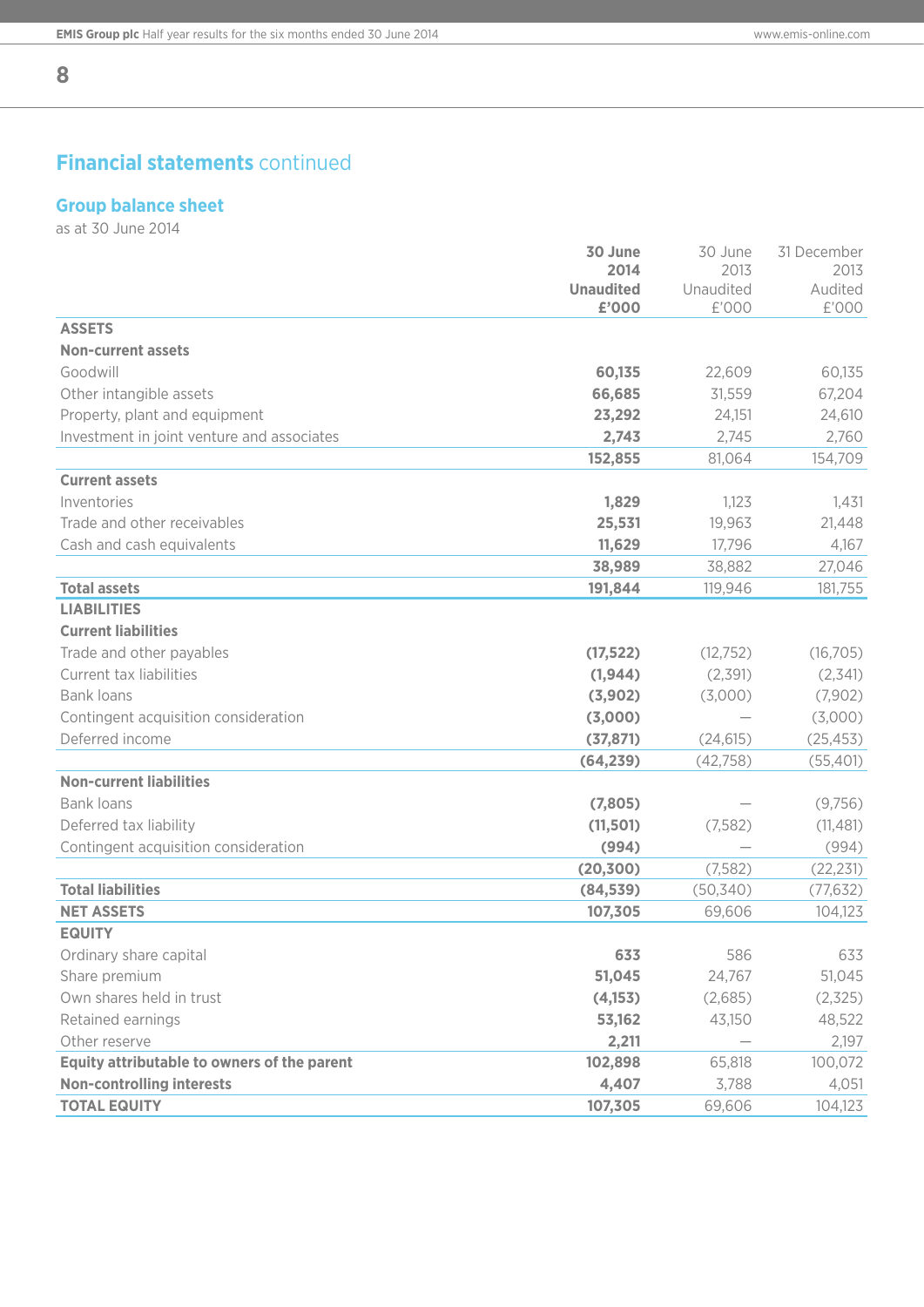## **Financial statements** continued

## **Group statement of cash flows**

for the six months ended 30 June 2014

|                                                        | Six months       | Six months | Year ended  |
|--------------------------------------------------------|------------------|------------|-------------|
|                                                        | to 30 June       | to 30 June | 31 December |
|                                                        | 2014             | 2013       | 2013        |
|                                                        | <b>Unaudited</b> | Unaudited  | Audited     |
|                                                        | £'000            | £'000      | £'000       |
| <b>Cash generated from operations</b>                  | 30,500           | 21,710     | 38,725      |
| Finance costs                                          | (230)            | (35)       | (600)       |
| Finance income                                         | 6                | 19         | 20          |
| Tax paid                                               | (2,658)          | (2,146)    | (5,073)     |
| Net cash generated from operating activities           | 27,618           | 19,548     | 33,072      |
| <b>Cash flows from investing activities</b>            |                  |            |             |
| Purchase of property, plant and equipment              | (2,602)          | (5,076)    | (8,403)     |
| Proceeds from sale of property, plant and equipment    | 197              | 141        | 219         |
| Development costs capitalised                          | (3, 546)         | (2,698)    | (6,098)     |
| Purchase of software                                   | (1, 347)         | (234)      | (524)       |
| <b>Business combinations</b>                           |                  | (664)      | (57, 534)   |
| Net cash used in investing activities                  | (7, 298)         | (8,531)    | (72, 340)   |
| <b>Cash flows from financing activities</b>            |                  |            |             |
| Share placing                                          |                  |            | 26,322      |
| Transactions in own shares held in trust               | (1,828)          | 192        | 552         |
| Bank loan repayments                                   | (6,000)          | (400)      | (2,400)     |
| Bank loans drawn down                                  |                  |            | 17,000      |
| Dividends paid                                         | (5,030)          | (4, 120)   | (9,146)     |
| Net cash (used in)/generated from financing activities | (12, 858)        | (4, 328)   | 32,328      |
| Net increase/(decrease) in cash and cash equivalents   | 7,462            | 6,689      | (6,940)     |
| Cash and cash equivalents at beginning of period       | 4,167            | 11,107     | 11,107      |
| Cash and cash equivalents at end of period             | 11,629           | 17,796     | 4,167       |
|                                                        |                  |            |             |
| <b>Cash generated from operations</b>                  |                  |            |             |
| Operating profit                                       | 12,916           | 12,102     | 24,945      |
| Adjustment for non-cash items:                         |                  |            |             |
| Amortisation of intangible assets                      | 5,412            | 2,211      | 6,236       |
| Depreciation of property, plant and equipment          | 3,815            | 2,932      | 6,527       |
| Profit on disposal of property, plant and equipment    | (92)             |            |             |
| Share-based payments                                   | 114              | 84         | 195         |
| Operating cash flow before changes in working capital  | 22,165           | 17,329     | 37,903      |
| Changes in working capital:                            |                  |            |             |
| (Increase)/decrease in inventory                       | (398)            | 128        | (174)       |
| (Increase)/decrease in trade and other receivables     | (4, 518)         | (4,764)    | 1,132       |
| Increase/(decrease) in trade and other payables        | 833              | 259        | (177)       |
| Increase in deferred income                            | 12,418           | 8,758      | 41          |
| Cash generated from operations                         | 30,500           | 21,710     | 38,725      |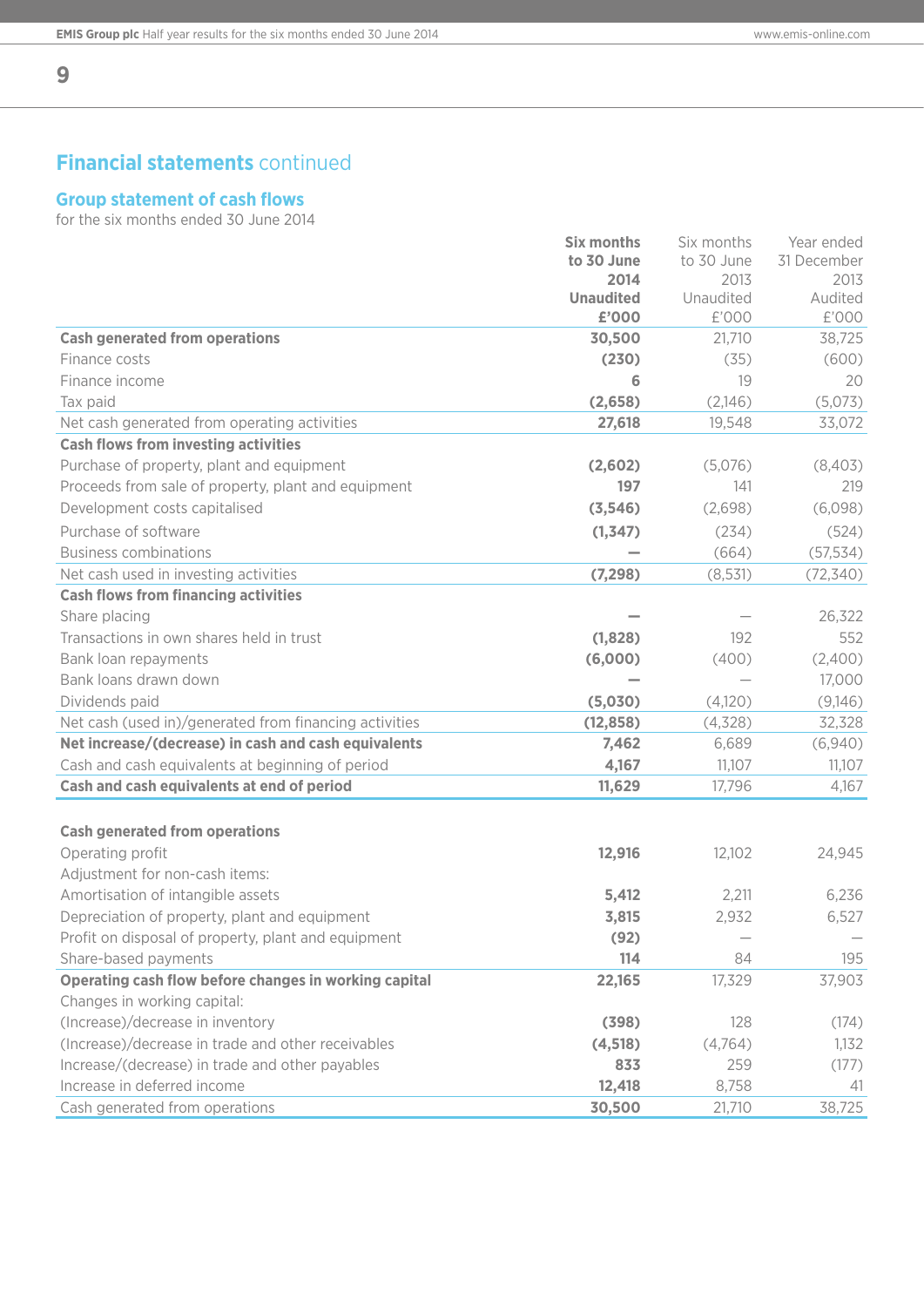## **Financial statements** continued

## **Group statement of changes in equity**

for the six months ended 30 June 2014

|                                                  | Share<br>capital<br>£'000 | Share<br>premium<br>£'000 | Own shares<br>held in<br>trust<br>£'000 | Retained<br>earnings<br>£'000 | Other<br>reserve<br>£'000 | Non-<br>controlling<br>interest<br>£'000 | Total<br>equity<br>£'000 |
|--------------------------------------------------|---------------------------|---------------------------|-----------------------------------------|-------------------------------|---------------------------|------------------------------------------|--------------------------|
| <b>Balance at 1 January 2013</b>                 | 586                       | 24,767                    | (2,877)                                 | 38,076                        |                           | 3,513                                    | 64,065                   |
| Profit for the period                            |                           |                           |                                         | 9,064                         |                           | 275                                      | 9,339                    |
| <b>Transactions with owners</b>                  |                           |                           |                                         |                               |                           |                                          |                          |
| Share acquisitions less sales                    |                           |                           | 192                                     |                               |                           |                                          | 192                      |
| Share-based payments                             |                           |                           |                                         | 84                            |                           |                                          | 84                       |
| Deferred tax in relation to share-based payments |                           |                           |                                         | 46                            |                           |                                          | 46                       |
| Dividends paid                                   | $\overline{\phantom{0}}$  |                           |                                         | (4, 120)                      |                           |                                          | (4,120)                  |
| <b>Balance at 30 June 2013</b>                   | 586                       | 24,767                    | (2,685)                                 | 43,150                        | $\overline{\phantom{0}}$  | 3,788                                    | 69,606                   |
| Profit for the period                            |                           |                           |                                         | 10,327                        |                           | 263                                      | 10,590                   |
| <b>Transactions with owners</b>                  |                           |                           |                                         |                               |                           |                                          |                          |
| Share placing                                    | 44                        | 26,278                    |                                         |                               |                           |                                          | 26,322                   |
| Shares issued                                    | 3                         |                           |                                         |                               | 2,219                     |                                          | 2,222                    |
| Share acquisitions less sales                    |                           |                           | 360                                     |                               |                           |                                          | 360                      |
| Share-based payments                             |                           |                           |                                         | 111                           |                           |                                          | 111                      |
| Deferred tax in relation to share-based payments |                           |                           |                                         | (40)                          |                           |                                          | (40)                     |
| Dividends paid                                   |                           |                           |                                         | (5,026)                       |                           |                                          | (5,026)                  |
| <b>Other comprehensive income</b>                |                           |                           |                                         |                               |                           |                                          |                          |
| Currency translation differences                 |                           |                           |                                         |                               | (22)                      |                                          | (22)                     |
| <b>Balance at 31 December 2013</b>               | 633                       | 51,045                    | (2,325)                                 | 48,522                        | 2,197                     | 4,051                                    | 104,123                  |
| Profit for the period                            |                           |                           |                                         | 9,549                         |                           | 356                                      | 9,905                    |
| <b>Transactions with owners</b>                  |                           |                           |                                         |                               |                           |                                          |                          |
| Share acquisitions less sales                    |                           |                           | (1,828)                                 |                               |                           |                                          | (1,828)                  |
| Share-based payments                             |                           |                           |                                         | 114                           |                           |                                          | 114                      |
| Deferred tax in relation to share-based payments |                           |                           |                                         | 7                             |                           |                                          | 7                        |
| Dividends paid                                   |                           |                           |                                         | (5,030)                       |                           |                                          | (5,030)                  |
| <b>Other comprehensive income</b>                |                           |                           |                                         |                               |                           |                                          |                          |
| Currency translation differences                 |                           |                           |                                         |                               | 14                        |                                          | 14                       |
| <b>Balance at 30 June 2014</b>                   | 633                       | 51,045                    | (4,153)                                 | 53,162                        | 2,211                     | 4,407                                    | 107,305                  |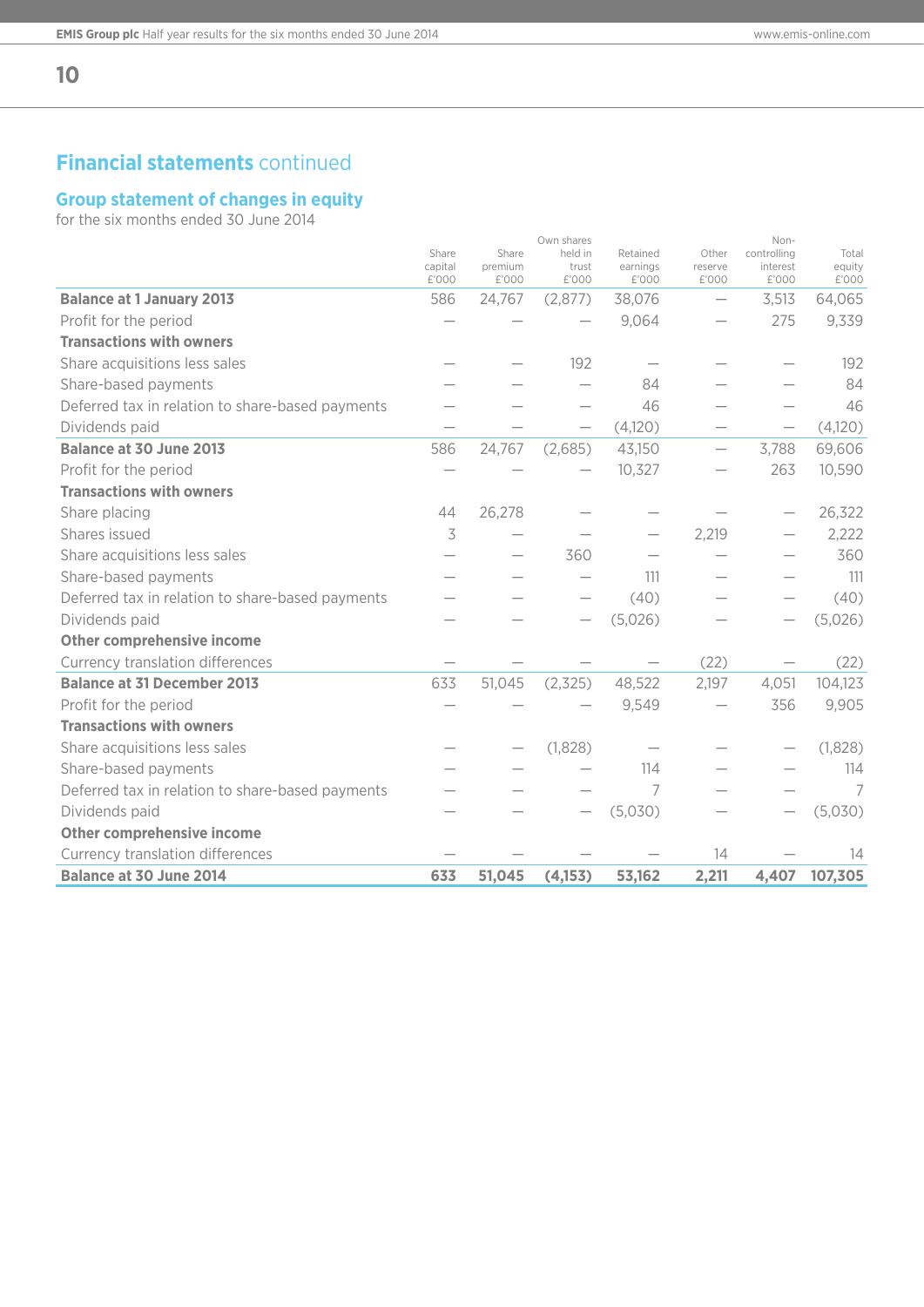## **Notes to the half year financial statements**

#### **1. General information**

**11**

The financial statements for the six months ended 30 June 2014 and the six months ended 30 June 2013 do not constitute statutory accounts within the meaning of Section 434 of the Companies Act 2006. Statutory accounts for the year ended 31 December 2013 were approved by the Board of Directors on 19 March 2014 and delivered to the Registrar of Companies. The auditor's report on those accounts was unqualified, did not contain an emphasis of matter paragraph and did not contain any statement under section 498 of the Companies Act 2006.

These condensed half year financial statements were approved for issue by the Board of Directors on 4 September 2014.

#### **2. Basis of preparation**

These condensed financial statements for the half year ended 30 June 2014 have been prepared in accordance with the AIM Rules for Companies, comply with IAS 34 Interim Financial Reporting as adopted by the European Union and should be read in conjunction with the annual financial statements for the year ended 31 December 2013, which have been prepared in accordance with IFRS as adopted by the European Union.

The Group is profitable and it is anticipated that this will continue. There is a high and continuing level of recurring revenue and high cash conversion is anticipated for the foreseeable future. The Group's existing significant cash resources provide additional comfort that it will continue to be able to meet its bank term loan repayment obligations of £1m per quarter.

Accordingly, after careful enquiry and review of available financial information, the Directors have formed the conclusion that the Group has adequate resources to continue to operate for the foreseeable future and that it is therefore appropriate to continue to adopt the going concern basis of accounting in the preparation of these consolidated half year financial statements.

The financial statements are presented in sterling, which is the functional currency of EMIS Group. The financial statements are presented in round thousands.

## **3. Accounting policies**

The accounting policies used in preparing these half year financial statements are those the Group expects to apply in its financial statements for the year ending 31 December 2014 and are consistent with those disclosed in the Group's annual report and accounts for the year ended 31 December 2013.

Current taxes on income in the half year period are accrued using the tax rates that would be applicable to expected total annual profits. Deferred taxes on income are calculated based on the standard rates that are enacted as at the balance sheet date.

#### **4. Critical accounting estimates and judgements**

Accounting estimates and judgements are based on past experience and expectations relating to, and evaluation of, future events and are believed to be reasonable at the time of making. Due to the inherent uncertainty involved in making these estimates and judgements, actual future outcomes can be different.

The 2013 Group annual report and accounts includes details of the critical estimates, assumptions and judgements made at that time in arriving at the amounts recognised in those financial statements, which have a significant risk of causing a material adjustment to the carrying values of assets and liabilities within the subsequent financial year.

The critical accounting estimates and judgements made in these condensed half year financial statements do not differ materially from those applied within the 2013 Group annual report and accounts.

#### **5. Principal risks and uncertainties**

The 2013 Group annual report and accounts describes the principal risks and uncertainties that could impact the Group's performance. These relate to healthcare structure and procurement changes, integration, software development and hosting, and recruitment and retention. These remain unchanged since the annual report was published and accordingly are valid for these half year financial statements. The Group operates a structured risk management process, which identifies and evaluates risks and uncertainties and reviews mitigation activity.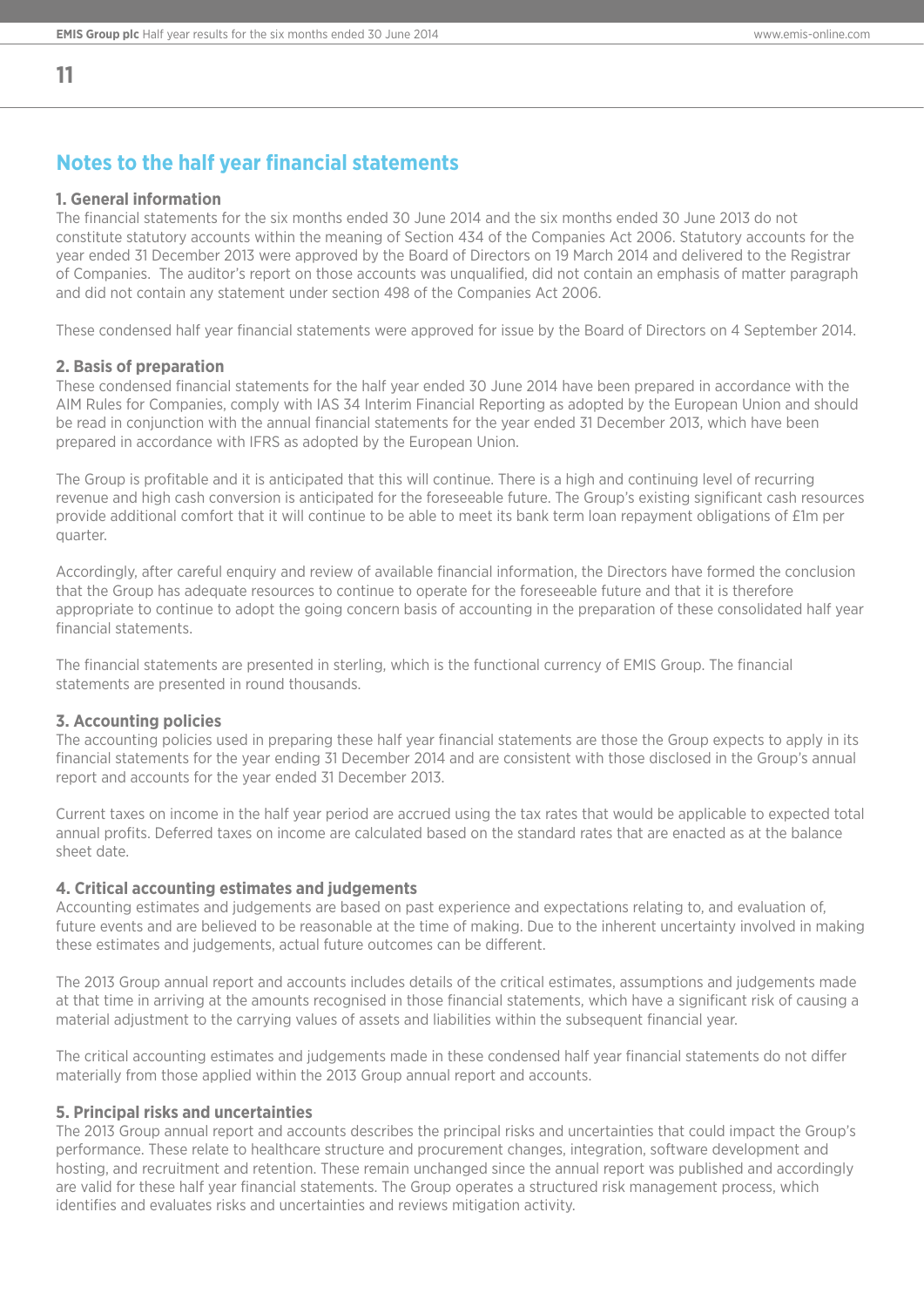## **6. Financial risk management**

**12**

The Group's activities expose it to financial risks including credit risk, liquidity risk, interest rate risk and price risk.

These condensed half year financial statements do not include all financial risk management information and disclosures required in the annual financial statements and should be read in conjunction with the 2013 Group annual report and accounts.

The Group does not engage in significant levels of hedging activity and holds no material derivative financial instruments. Carrying value approximates to fair value for all financial instruments. During 2014 there has been no significant change in business or economic circumstances that affect the fair value of the Group's financial assets and financial liabilities, nor have there been any reclassifications of financial assets or liabilities, nor have there been any changes in the risk management department or in any of the Group's risk management policies. Accordingly, the Directors, having reviewed IFRS 13 Fair Value Measurement and IAS 34 Interim Financial Reporting, are of the opinion that no additional disclosure is required.

## **7. Forward-looking statements**

Certain statements in this half year report are forward-looking. Although the Group believes that the expectations reflected in these forward-looking statements are reasonable, it can give no assurance that these expectations will prove to have been correct. Because these statements involve risks and uncertainties, actual results may differ materially from those expressed or implied by these forward-looking statements.

## **8. Operating segments**

IFRS 8 Operating Segments provides for segmental information disclosure on the basis of information reported internally to the chief operating decision-maker for decision-making purposes. The Group considers that this role is performed by the main Board of Directors.

Following the acquisitions made in 2013, the Group now has three operating segments, involved with the supply and support of software and related services, as set out below:

- (a) Primary & Community Care (previously described as "EMIS");
- (b) Community Pharmacy (previously described as "Rx" and including the acquired Multepos business); and
- (c) Secondary & Specialist Care (including the acquired Ascribe and Digital Healthcare businesses).

Each operating segment is assessed by the Board based on a measure of adjusted operating profit. This measurement basis excludes exceptional costs, the effect of capitalisation and amortisation of development costs, and the amortisation of acquired intangible assets as the Board considers this to provide the best measure of underlying performance. Group operating expenses, finance income and costs, cash and cash equivalents and bank and other loans are not allocated to segments, as Group and financing activities are not segment-specific.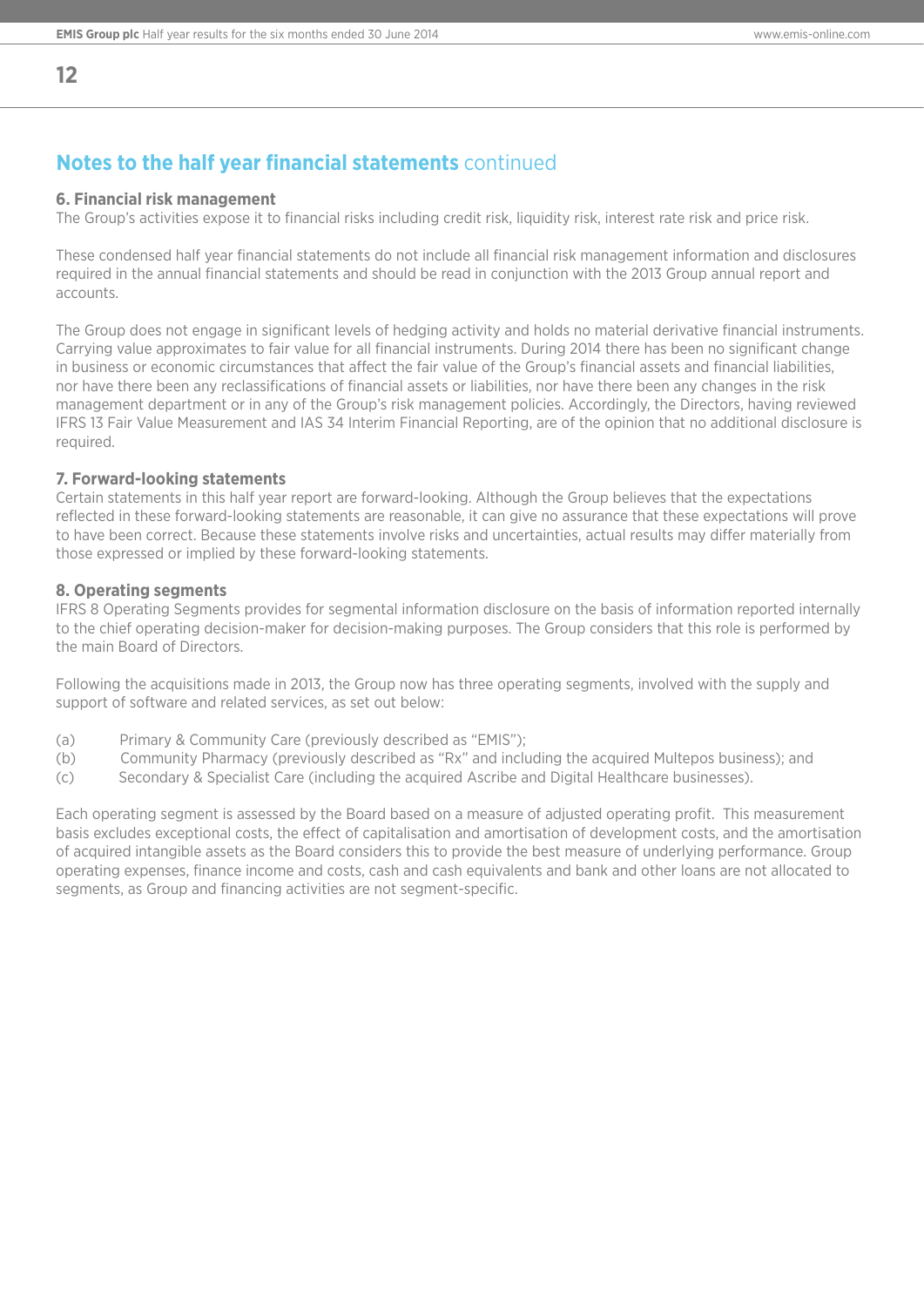## **8. Operating segments** continued

|                                                      |                                         | <b>Six months ended</b>        |                                            |                | Six months ended                        |                                |                                            |                |
|------------------------------------------------------|-----------------------------------------|--------------------------------|--------------------------------------------|----------------|-----------------------------------------|--------------------------------|--------------------------------------------|----------------|
|                                                      |                                         | 30 June 2014                   |                                            |                | 30 June 2013                            |                                |                                            |                |
|                                                      | Primary &<br>Community<br>Care<br>£'000 | Community<br>Pharmacy<br>£'000 | Secondary<br>& Specialist<br>Care<br>£'000 | Total<br>£'000 | Primary &<br>Community<br>Care<br>£'000 | Community<br>Pharmacy<br>£'000 | Secondary<br>& Specialist<br>Care<br>£'000 | Total<br>£'000 |
| <b>Segmental result</b>                              |                                         |                                |                                            |                |                                         |                                |                                            |                |
| Revenue                                              | 42,836                                  | 9,154                          | 14,387                                     | 66,377         | 38,668                                  | 8,456                          |                                            | 47,124         |
| Segmental operating profit as<br>reported internally | 11,140                                  | 2,081                          | 1,913                                      | 15,134         | 9,917                                   | 2,029                          |                                            | 11,946         |
| Development costs capitalised                        | 1,836                                   | 401                            | 1,309                                      | 3,546          | 2,698                                   |                                |                                            | 2,698          |
| Amortisation of development<br>costs                 | (1,865)                                 |                                | (154)                                      | (2,019)        | (692)                                   |                                |                                            | (692)          |
| Amortisation of acquired<br>intangible assets        | (714)                                   | (425)                          | (2,116)                                    | (3,255)        | (1,038)                                 | (425)                          |                                            | (1,463)        |
| Segmental operating profit                           | 10,397                                  | 2,057                          | 952                                        | 13,406         | 10,885                                  | 1,604                          |                                            | 12,489         |
| Group operating expenses                             |                                         |                                |                                            | (490)          |                                         |                                |                                            | (387)          |
| Operating profit                                     |                                         |                                |                                            | 12,916         |                                         |                                |                                            | 12,102         |
| Net finance costs                                    |                                         |                                |                                            | (272)          |                                         |                                |                                            | (20)           |
| Share of result of associate                         |                                         |                                |                                            | (17)           |                                         |                                |                                            | 5              |
| Share of result of joint venture                     |                                         |                                |                                            |                |                                         |                                |                                            | (50)           |
| Profit before taxation                               |                                         |                                |                                            | 12,627         |                                         |                                |                                            | 12,037         |
| <b>Segmental assets and liabilities</b>              |                                         |                                |                                            |                |                                         |                                |                                            |                |
| Segmental assets as reported<br>internally           | 37,095                                  | 3,495                          | 9,972                                      | 50,562         | 41,964                                  | 3,252                          |                                            | 45,216         |
| Goodwill and other intangible<br>assets              | 44,448                                  | 10,333                         | 72,039                                     | 126,820        | 43,010                                  | 11,158                         |                                            | 54,168         |
|                                                      | 81,543                                  | 13,828                         | 82,011                                     | 177,382        | 84,974                                  | 14,410                         |                                            | 99,384         |
| Group assets                                         |                                         |                                |                                            | 90             |                                         |                                |                                            | 21             |
| Investment in joint venture and<br>associates        |                                         |                                |                                            | 2,743          |                                         |                                |                                            | 2,745          |
| Group cash and cash<br>equivalents                   |                                         |                                |                                            | 11,629         |                                         |                                |                                            | 17,796         |
| Total assets                                         |                                         |                                |                                            | 191,844        |                                         |                                |                                            | 119,946        |
| Segmental liabilities as reported<br>internally      | (41, 555)                               |                                | $(6,635)$ $(20,260)$                       | (68, 450)      | (40, 629)                               | (6,650)                        |                                            | (47, 279)      |
| Group liabilities                                    |                                         |                                |                                            | (4, 382)       |                                         |                                |                                            | (61)           |
| Group bank loans                                     |                                         |                                |                                            | (11,707)       |                                         |                                |                                            | (3,000)        |
| <b>Total liabilities</b>                             |                                         |                                |                                            | (84, 539)      |                                         |                                |                                            | (50, 340)      |
| <b>Other segmental information</b>                   |                                         |                                |                                            |                |                                         |                                |                                            |                |
| Capital expenditure                                  | 2,239                                   | 171                            | 192                                        | 2,602          | 5,027                                   | 49                             |                                            | 5,076          |
| Depreciation of property, plant<br>and equipment     | 3,571                                   | 80                             | 164                                        | 3,815          | 2,823                                   | 109                            |                                            | 2,932          |

Revenue excludes intra-group transactions on normal commercial terms from the Primary & Community Care segment to the Community Pharmacy segment totalling £1,597,000 (2013 H1: £1,530,000).

Revenue of approximately £48,211,000 (2013 H1: £34,416,000) is derived from the NHS and related bodies.

Revenue of £2,361,000 (2013 H1: £623,000) is derived from customers outside the United Kingdom. Non-current assets held outside the United Kingdom total £25,000 (2013 H1: £nil, 2013 FY: £29,000).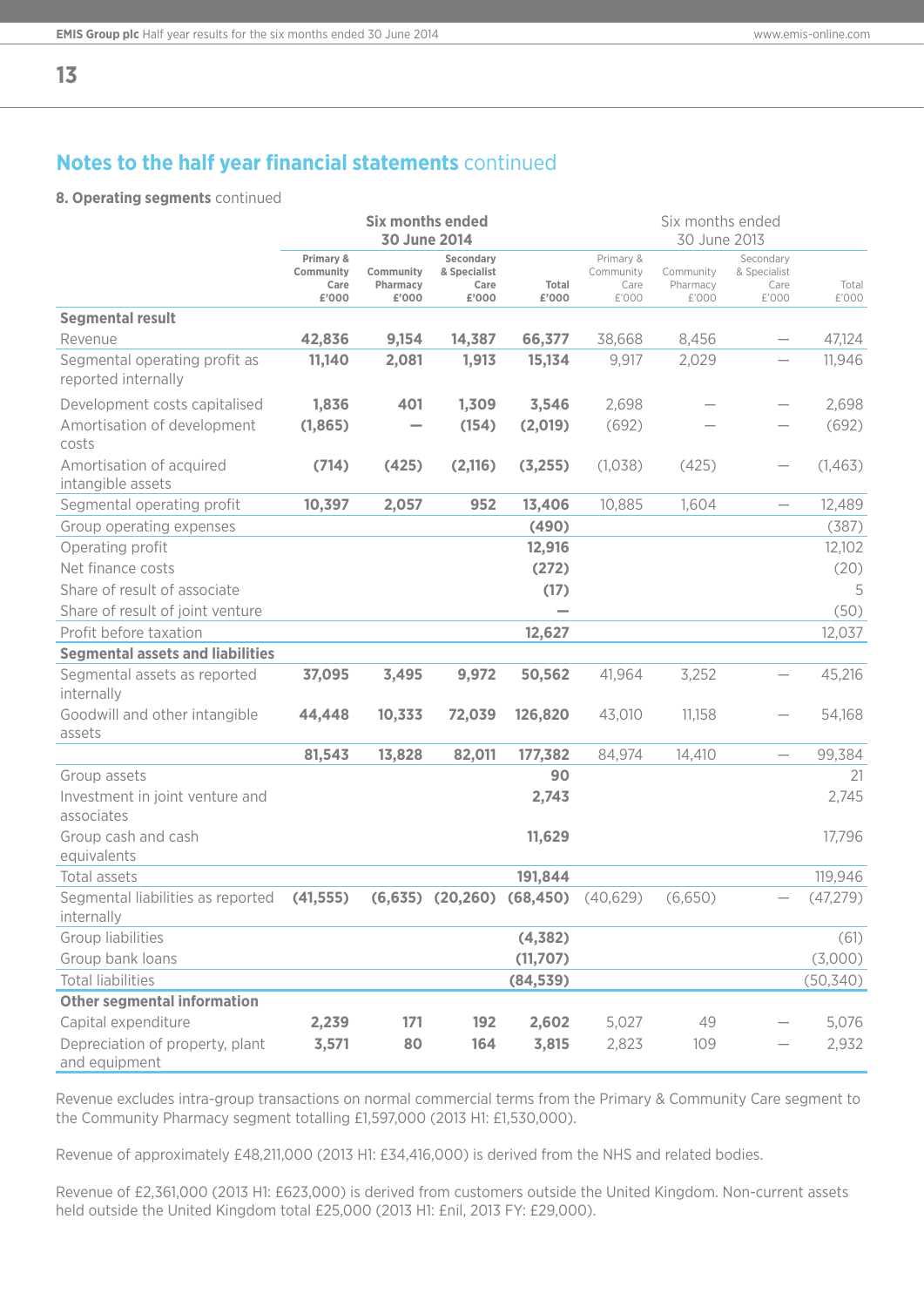#### **9. Revenue**

**14**

Revenue is analysed as follows:

|                                          | Six months<br>to 30 June<br>2014<br><b>Unaudited</b><br>£'000 | Six months<br>to 30 June<br>2013<br>Unaudited<br>£'000 | Year ended<br>31 December<br>2013<br>Audited<br>£'000 |
|------------------------------------------|---------------------------------------------------------------|--------------------------------------------------------|-------------------------------------------------------|
| Licences                                 | 20,408                                                        | 18,821                                                 | 40,000                                                |
| Maintenance and software support         | 15,498                                                        | 6,593                                                  | 17,682                                                |
| Hosting                                  | 7,350                                                         | 6,302                                                  | 14,281                                                |
| <b>Hardware</b>                          | 3,565                                                         | 3,282                                                  | 6,929                                                 |
| Training, consultancy and implementation | 9,288                                                         | 4,949                                                  | 12,142                                                |
| Other support services                   | 10,268                                                        | 7,177                                                  | 14,508                                                |
|                                          | 66,377                                                        | 47,124                                                 | 105,542                                               |

## **10. Income tax expense**

The tax expense recognised is based on management estimates of the tax charge for the period and has been calculated using the estimated average annual tax rate of UK corporation tax of 21.5% (2013: 23.25%) and, in relation to deferred tax, at the rate of 20% (2013: 23%).

#### **11. Earnings per share ("EPS")**

The calculation of basic and diluted earnings per share is based on the following earnings and numbers of shares:

|                                                                  | Six months<br>to 30 June<br>2014 | Six months<br>to 30 June<br>2013 | Year ended<br>31 December<br>2013 |
|------------------------------------------------------------------|----------------------------------|----------------------------------|-----------------------------------|
| <b>Earnings</b>                                                  | <b>Unaudited</b><br>£'000        | Unaudited<br>£'000               | Audited<br>£'000                  |
| Basic earnings attributable to equity holders                    | 9,549                            | 9,064                            | 19,391                            |
| Exceptional transaction costs                                    |                                  |                                  | 1,144                             |
| Development costs capitalised                                    | (3,546)                          | (2,698)                          | (6,098)                           |
| Amortisation of development costs and acquired intangible assets | 5,274                            | 2.155                            | 6,074                             |
| Tax and non-controlling interest effect of above items           | (373)                            | 122                              | (287)                             |
| Adjusted earnings attributable to equity holders                 | 10,904                           | 8.643                            | 20,224                            |
|                                                                  | Number                           | Number                           | Number                            |
| Weighted average number of ordinary shares                       | '000                             | <b>COO</b>                       | <b>'000</b>                       |
| Total shares in issue                                            | 63,311                           | 58,550                           | 59,946                            |
| Shares held by Employee Benefit Trust                            | (435)                            | (520)                            | (506)                             |
| For basic EPS calculations                                       | 62,876                           | 58,030                           | 59,440                            |
| Effect of potentially dilutive share options                     | 68                               | 135                              | 114                               |
| For diluted EPS calculations                                     | 62,944                           | 58,165                           | 59,554                            |
|                                                                  |                                  |                                  |                                   |
| <b>Earnings per share</b>                                        | Pence                            | Pence                            | Pence                             |
| <b>Basic</b>                                                     | 15.2                             | 15.6                             | 32.6                              |
| Adjusted                                                         | 17.3                             | 14.9                             | 34.0                              |
| Basic diluted                                                    | 15.2                             | 15.6                             | 32.6                              |
| Adjusted diluted                                                 | 17.3                             | 14.9                             | 34.0                              |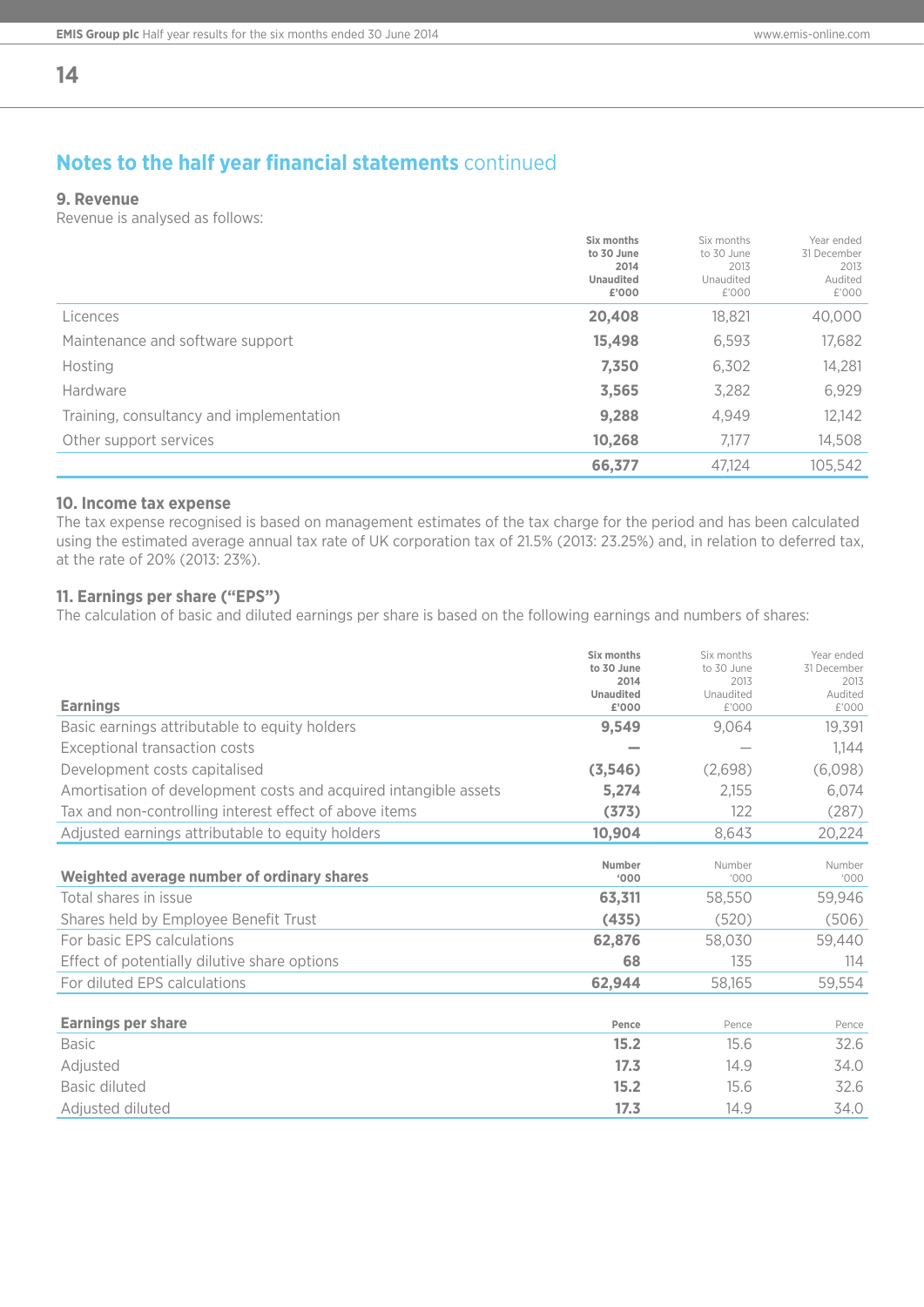#### **12. Dividends**

**15**

In relation to the 2013 financial year, an interim dividend of 8.0p was paid on 31 October 2013 amounting to £5,026,000 followed by a final dividend of 8.0p on 2 May 2014 amounting to £5,030,000.

For 2014, the Directors are proposing an interim dividend of 9.2p, which will be payable on 31 October 2014 to shareholders on the register at 26 September 2014. This interim dividend, which will amount to approximately £5,762,000, has not been recognised as a liability in these half year financial statements.

#### **13. Business combinations after the reporting period**

On 17 July 2014 the Group acquired 100% of the share capital of Indigo 4 Systems Limited, a leading supplier of clinical and administrative messaging and order communications solutions to healthcare organisations. The acquisition delivers a complete set of platform-neutral communication and data translation tools, which extend EMIS Group's existing proprietary capabilities in the requesting, messaging, translation and delivery of electronic, clinical and administrative data across primary and secondary care.

The provisional fair values of the net assets acquired, consideration paid and goodwill arising on the transaction are shown in the table below. The provisional goodwill relates principally to the experienced staff within the business.

|                                            | £'000   |
|--------------------------------------------|---------|
| Goodwill and other intangible assets       | 5,707   |
| Property, plant and equipment              | 54      |
| Trade and other receivables                | 426     |
| Cash and cash equivalents                  | 2,819   |
| Trade and other payables                   | (288)   |
| Deferred income                            | (2,170) |
| <b>Total net assets</b>                    | 6,548   |
| Consideration:                             |         |
| Cash consideration                         | 6,048   |
| Contingent consideration                   | 500     |
| <b>Total consideration</b>                 | 6,548   |
| Cash and cash equivalent balances acquired | (2,819) |
| <b>Net cash cost of acquisition</b>        | 3,729   |
|                                            |         |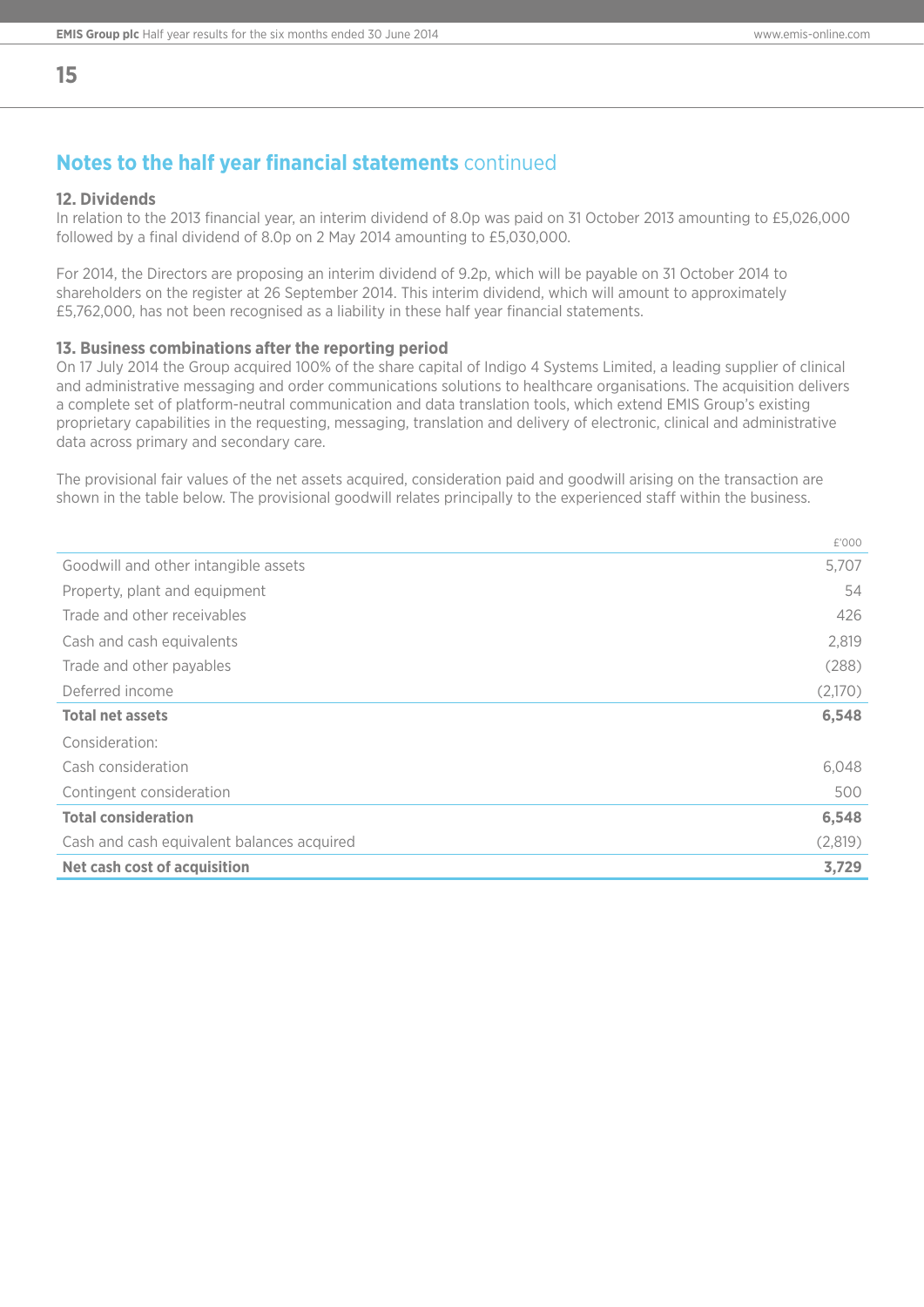## **Corporate information**

## **Directors**

**Executive** C M K Spencer – Chief Executive **Officer** P J Southby – Chief Financial Officer

## **Non-executive**

M K O'Leary – Chairman R F Taylor – Non-executive Director A J McKeon – Non-executive Director S D Riddell – Non-executive Director K J Boyd – Non-executive Director (from 9 May 2014)

## **Company Secretary**

C L Farbridge

## **Company number**

06553923 (England and Wales)

#### **Registered office**

Rawdon House Green Lane Yeadon Leeds LS19 7BY

## **Auditor**

**KPMG LLP** 1 The Embankment Neville Street Leeds LS1 4DW

#### **Nominated adviser and broker Numis Securities Limited**

The London Stock Exchange Building 10 Paternoster Square London EC4M 7LT

## **Registrars**

**Capita Asset Services** The Registry 34 Beckenham Road Beckenham BR3 4TU

#### **Financial PR MHP Communications**

60 Great Portland Street London W1W 7RT

## **Legal advisers to the Company DWF LLP**

Bridgewater Place Water Lane Leeds LS11 5DY

**Pinsent Masons LLP** 1 Park Row

Leeds LS1 5AB

#### **Shareholder information Internet**

The Group operates a website which can be found at www.emis-online. com. This site is regularly updated to provide information about the Group. In particular, the share price and all of the Group's press releases and announcements can be found on the site.

The latest information on the share price is available at **www.emis-online. com/investors**.